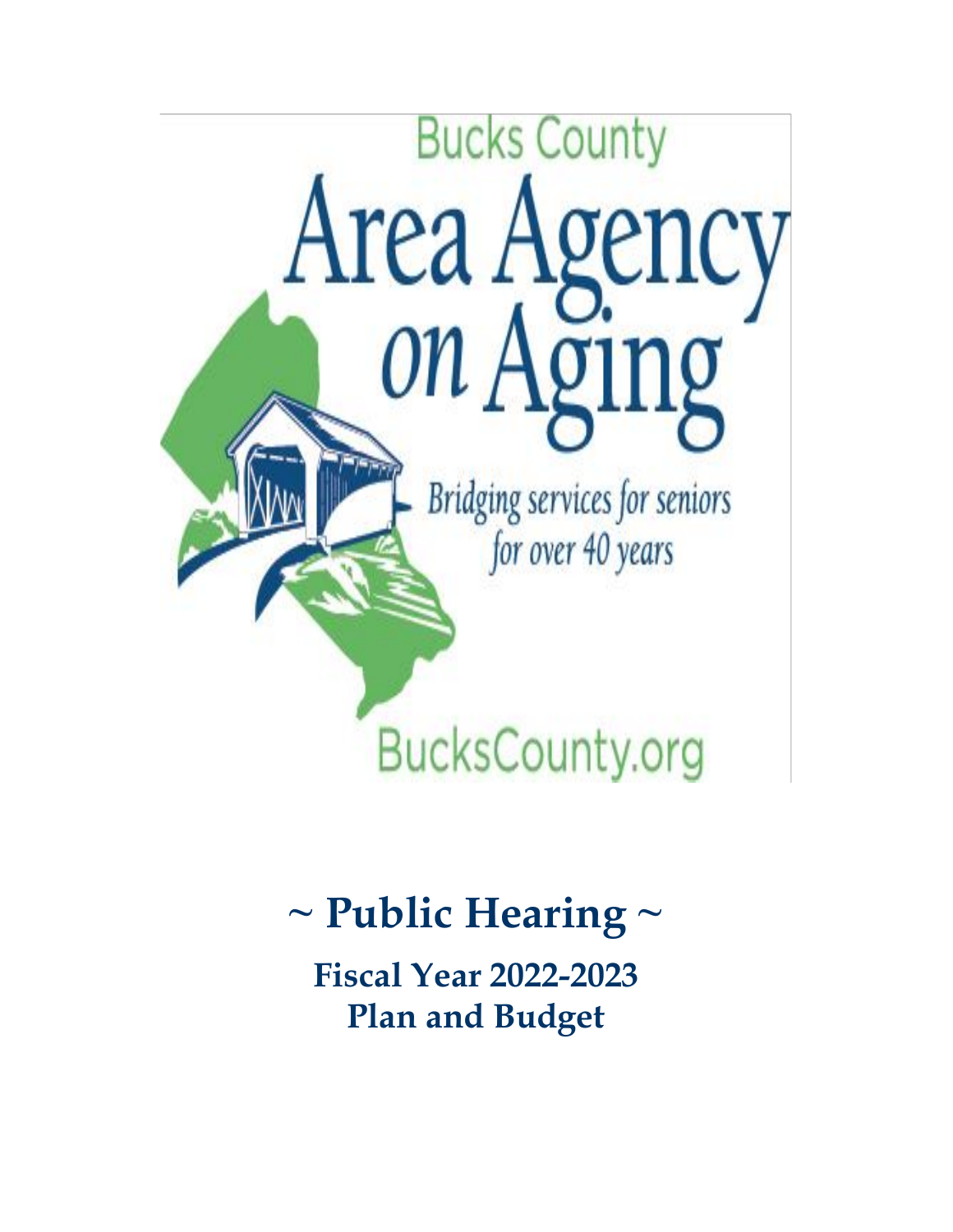### **WHO WE ARE**

The Bucks County Area Agency on Aging (BCAAA), one of 52 in Pennsylvania, is a public agency designated by the Bucks County Commissioners in 1973 and is responsible for the planning and implementation of a variety of services and programs to assist older persons in Bucks County. An Advisory Council appointed by the County Commissioners participates in the development of the four-year and annual plans.

#### **WHAT WE DO**

The broad goal of the agency is to develop comprehensive services to assist older people to remain independent and prevent premature institutionalization. Our priorities are:

- the frail elderly over 75 years old
- minorities
- those persons with chronic disabilities
- persons living alone with a low income

The Area Agency on Aging offers more than twenty programs to help older adults and their families and is an advocate for all older persons in Bucks County.

We also directly provide Information and Referral, Assessment and Care Management, Protective and Ombudsman Services and a countywide Volunteer Program. Additional services and projects are by agreement or contract with other community agencies. Approximately 60% of our budget is by contract.

Service and supports provided by and through the Area Agency on Aging typically focus on three goals:

- Providing education and supports to healthy residents
- Providing assistance with home and community-based services
- Advocating for the rights and benefits of older adults and protecting those at risk for abuse, neglect, financial exploitation, and abandonment.

#### **HOW ARE WE FUNDED**

Services and supports provided through the AAA are funded by:

- Grants with the PA Department of Aging
- Grants with the PA Department of Human Services
- Federal funds
- Other local and state agency grants
- Consumer voluntary and cost shared revenues
- Fee for Service funding
- Generosity of the County Commissioners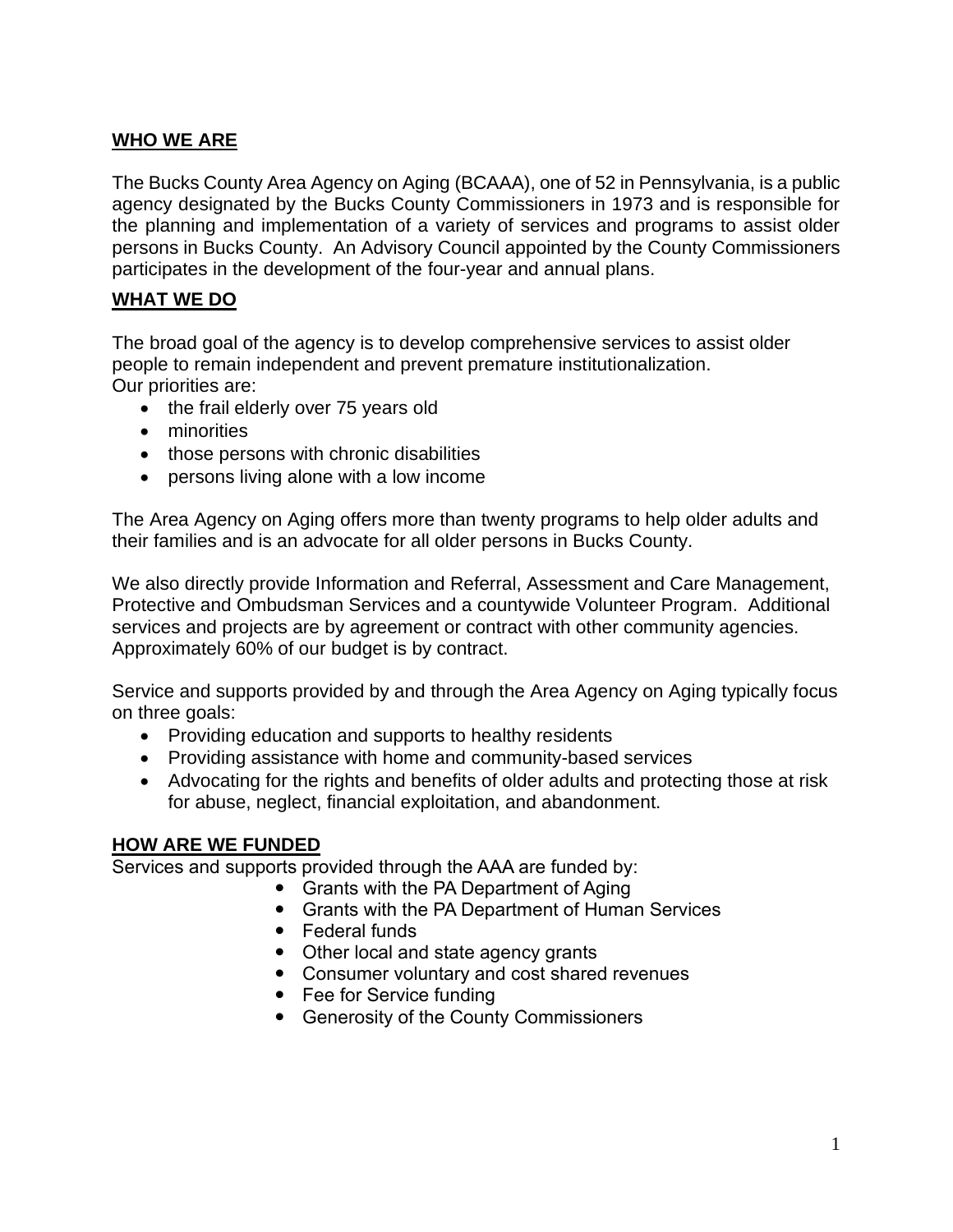# **Accomplishments for 2021-22**

The past year for the Bucks County Area Agency on Aging (BCAAA) was again busy with the added challenges of continuing to provide services during the COVID pandemic and the adjustment of staff to working remotely and in the office. Despite these challenges, numerous accomplishments were achieved due to the staff's hard work and commitment to helping seniors in our community.

#### Overall Department Accomplishments:

- The department successfully met various pandemic challenges by
	- o Assisting with connecting homebound seniors to vaccine services that went into seniors' homes.
	- o Distributing 1,030 CARE packages of face masks, sanitizer, gloves, etc. to seniors.
	- $\circ$  Distributing over 7,000 test kits to seniors either through direct mail to consumers or by partnering with senior centers to dispense the kits.
- The department continued and expanded the Senior Connect program to provide technology assistance to over 100 low-income seniors who otherwise would not have internet capability. The assistance included payment of internet services, purchasing of tablets, and technical support and training on using the equipment and internet. In addition, the department contracted with Delaware Valley University's Center for Learning in Retirement program to provide on-line classes to seniors.
- Leadership of the department advocated with legislators for AAAs to continue to provide Assessment services that are being considered by the PA Department of Human Services to contract with a for-profit out-of-state entity to provide the services.
- The Agency continues to implement their objectives of their 4-year plan (2020- 2024), and to date has met 60% of their tasks and are keeping pace with delivery the goals as initially defined.
- The department's Spirit Committee developed the "Art of Aging" partnership with senior centers - a program in which a senior center lends for display in the Agency's office a collection of paintings produced by participants in its art instruction program.
- The department participated in the PA Department of Aging's program called "Intergenerational University Connections" linking students from local universities with seniors who would benefit from regular social interaction via calls from the students. Our agency worked with West Chester University students to assist 15 seniors.
- 70% of staff completed the SAGE (Services and Advocacy for LGBT Elders) national training offered through the PA Department of Aging to increase understanding of LGBTQ concerns for seniors.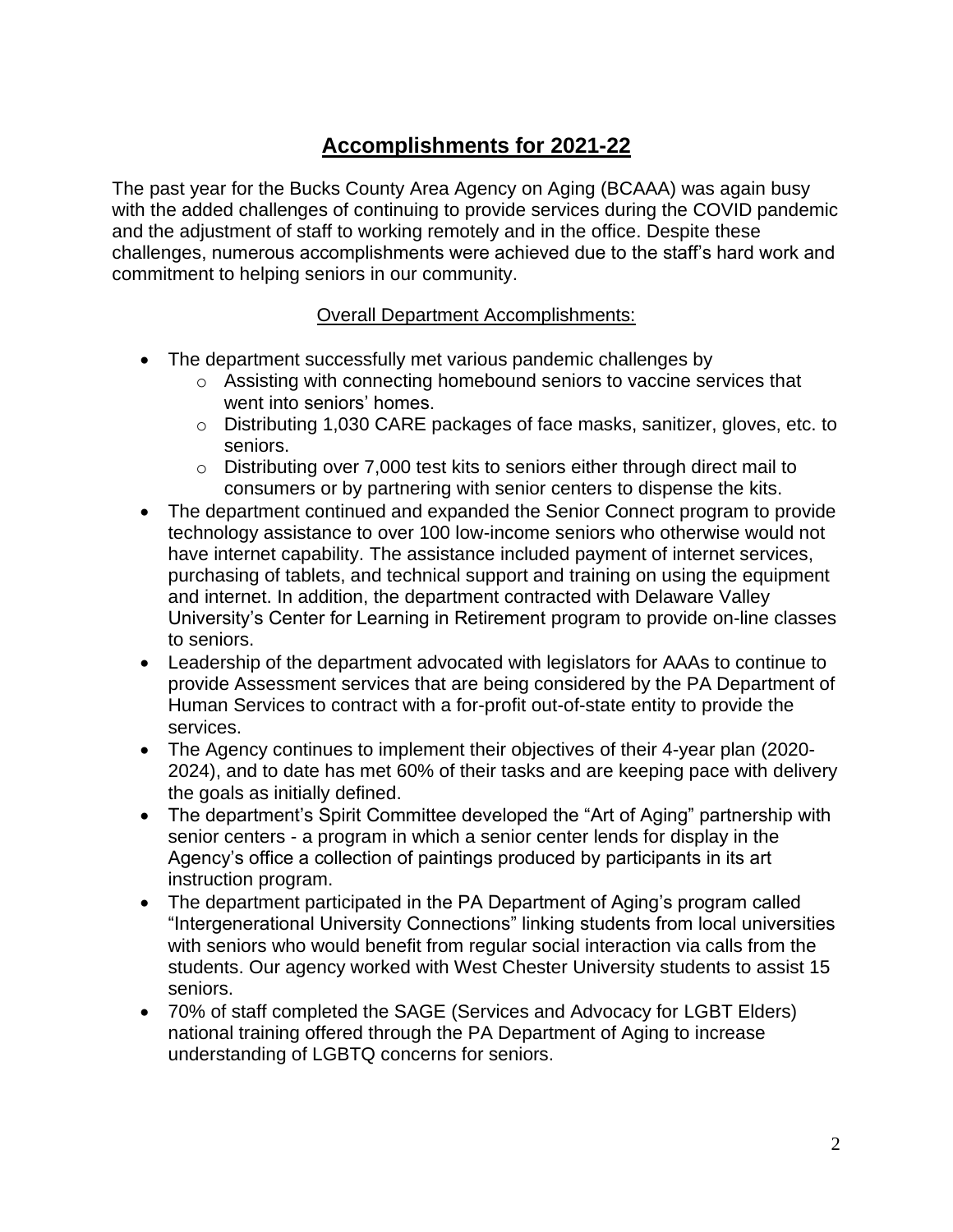## Long-Term Care Department (LTC)

- After months of negotiations, the AAA secured a contract with HealthShare Exchange (HSX) the southeast area's premiere Health Information Exchange. This allows staff care managers to access electronic health records from hundreds of participating providers for better service coordination and timely service provision. It also provides for real time information about hospitalizations, ER visits and admissions to subacute care.
- The SELF program saw an increased number of referrals in the year 2021 at 59, up from 42 as a result of community need, but also due to targeted outreach. SELF is a mental health program operationalized by Lenape Valley Foundation and with partial funding by the BC Behavioral Health/Developmental Disabilities Department, that uses a multidisciplinary approach to provide mental health services, case management and support to people who are averse to utilizing the traditional mental health system.
- The unit expanded the scope of the Caregiver Services Program to offer 4 educational webinars to both our clients and the public.
- The Agency's care management program, OPTIONS, adopted an innovative service delivery model that allows clients to hire their own staff, to which the AAA reimburses them up to an approved amount of funding. This was done in response to a severe direct care worker shortage in our county, but a trend felt nationally. The program has steadily increased the number of clients provided services since 2020.

#### Public Affairs Unit

- The Volunteer Program developed seven new partnerships to expand prospects for senior volunteers and facilitate development of intergenerational volunteer opportunities. New partnerships include Bucks County Children and Youth, Network of Victims Assistance, Churchville Nature Center, Habitat for Humanity, Neighborhood First, Bucks County Intermediate Unit, and Montgomery County Area Agency on Aging.
- The PA MEDI program provided Medicare counseling services to 1,547 individuals by both staff and with a 15-member volunteer staff that contributed nearly 2,300 hours of service. The program developed 40 new relationships, resulting in a total of 100 partnerships. The unit also developed and linked to the Agency's website a video presentation that provides a comprehensive overview of Medicare Parts A, B, C and D.
- The Ombudsman program (advocacy for individuals in long term care facilities) implemented requirements of the Pennsylvania Empowered Expert Resident (PEER) program to enable for the first time ever in Bucks County official certification of a group of long-term care facility residents. The PEER program enables facility residents to self-advocate and empower their fellow residents to improve their quality of life and quality of care. The team also responded to and resolved 960 information and assistance requests.
- The Nutrition program helped relieve food insecurity for the County's seniors and supported Bucks County's farm community by funding a produce distribution program that provided 21 tons of organic produce through the distribution of 3,600 individual shares to eight senior centers over a 4-month period.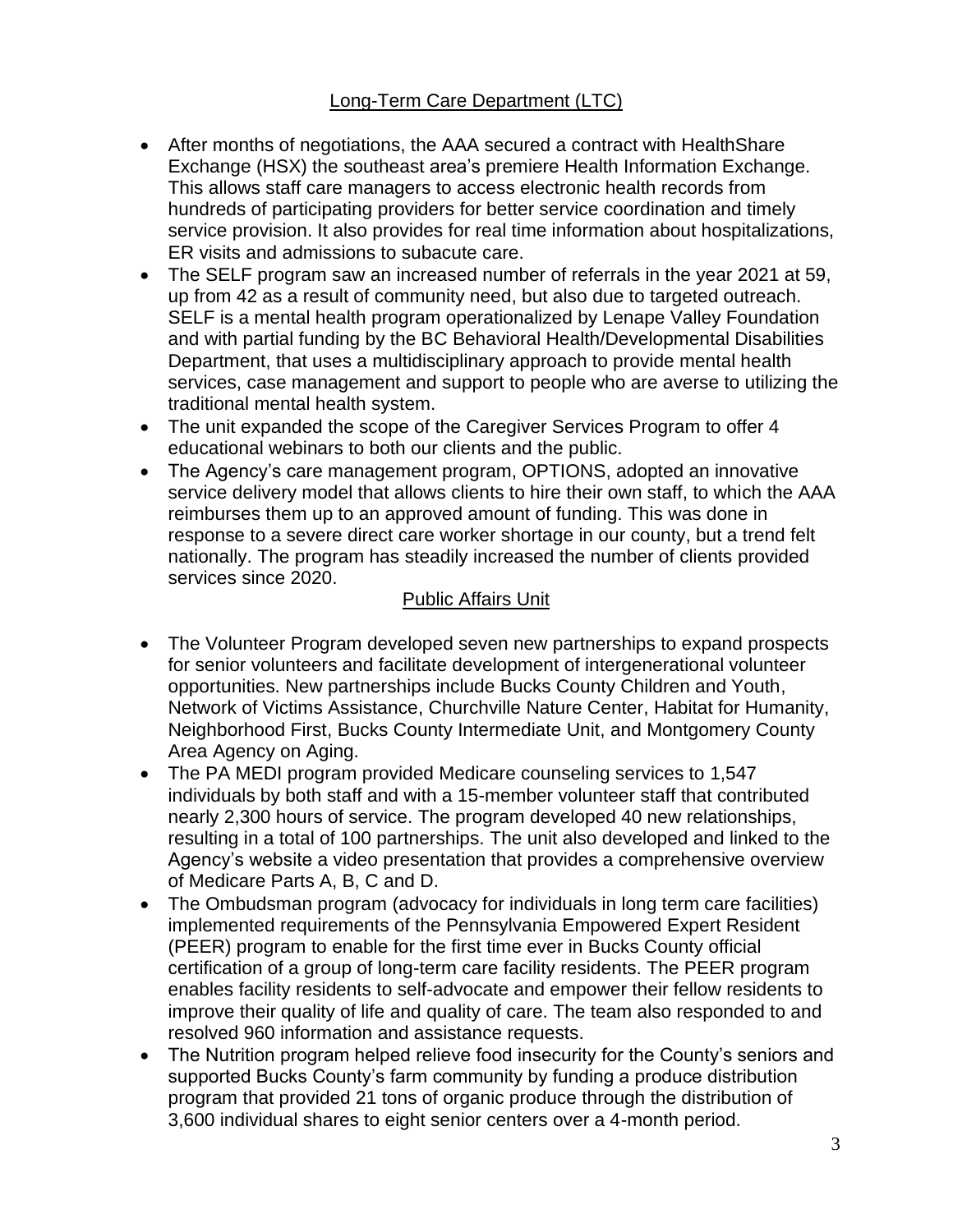• The Health & Wellness program hosted approximately 270 participants in the 2021 Senior Games, which offered 20+ outdoor events and introduced chess, pickleball clinic, and virtual events as new offerings. The unit also directed production of the first-known survey of Bucks County seniors ( $n = 1,085$ ) to learn about their perceptions of substance abuse and to quantify their use of various classes of prescription medications and other substances. As a founding member of the County's Drug Take-Back Task Force the unit advocated and coordinated a process for the collection of sharps and vape devices as eligible items for collection from the residences of homebound consumers and implemented a public awareness campaign that resulted in a 200% increase in homebound collections during the year.

#### Contract Process and Monitoring

#### Contract Process

BCAAA continues to purchase services and goods in compliance with State regulations and County policy. This includes formal Request for Proposals (RFP), Price Quote Solicitations and Professional Service Agreements. Our current agreements allow for multi-year extensions to facilitate continuity for consumer services.

Senior Centers receive operating grants in addition to the AAA administering and funding their meal programs, volunteer support and transportation.

#### **Monitoring**

The monitoring activity continues to occur on an individual consumer basis, service authorization basis (monthly), and annually for program compliance to support ongoing service quality and to best meet or exceed the consumer's needs and to optimize service impact on the consumers. The agency is continuously monitored through quarterly reporting (reviewed by County Controller) to the Pennsylvania Department of Aging. State staff schedule visits to monitor individual programs.

The unprecedented challenges with COVID-19, resulted in many of our contracted providers modifying their office operations, including limiting entrance to their office by outside visitors. As the result of this, this year's provider monitoring was conducted both onsite, offsite and hybrid. The monitoring was modified but included review of fiscal/billing, consumer records and personnel records. The senior centers and adult day care centers partially reopened in the Spring of 2021 following their closure due to COVID-19, but the annual monitoring activity was postponed.

This year's monitoring results indicated that providers met the overall compliance with no significant at-risk areas identified.

The data from the annual monitoring visits continues to be utilized to review for strengths in the services and areas for general improvement or changes needed for contracts to meet changing State and Federal requirements and mandates. The monitoring instruments are also reviewed following the annual monitoring for any improvements and/or updates.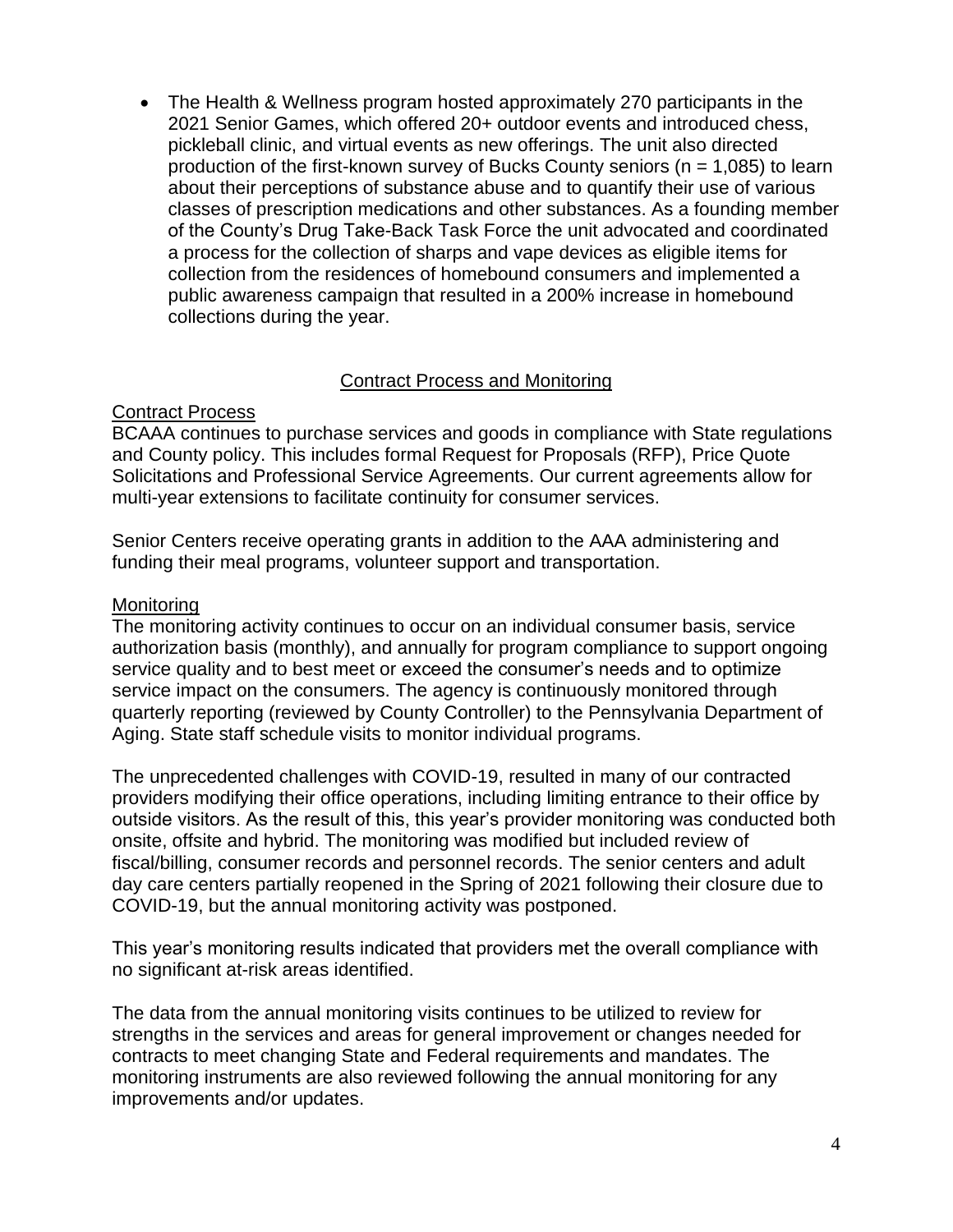Consumer input is an important priority and will provide valuable information on consumer opinion/satisfaction with provision of services they receive from our contracted providers. The findings from the consumer satisfaction surveys will allow us to build on our existing strengths and develop strategies / opportunities, for a continuous quality improvement process. This year BCAAA tested our consumer satisfaction surveys with a small sampling of the consumers who received in home services, durable medical and supplies, and adult day care services. A total of 22% of consumers responded to the adult day care service, 40% of consumers responded to the in-home service survey and 46% responded to the durable medical equipment and supplies survey. The respondents indicated that they were satisfied with the service providers and would recommend their provider to others. The consumer satisfaction surveys will be reviewed, and the process enhanced to expand it to a larger sampling of consumers.

#### Contract Management

In Home Service providers continue to experience significant staffing challenges and are competing for workers with other industries including but not limited to retail stores. Access to In-Home Services for BCAAA consumers is difficult for several reasons including:

- Staffing challenges
- BCAAA consumers live throughout Bucks County, some in remote or otherwise difficult to reach service areas or locations.
- Workers may not reside in or near many of the service areas.
- Public transportation is costly and very limited or unavailable in many of the service areas.
- Some workers cannot afford private vehicles.
- Many competing industries aimed at the same workforce offer the same or better pay rates and benefits.
- Direct Care Workers prefer longer shifts of care in one location.

# **2022-23 Considerations**

## Pandemic Response

In 2021-2022, the COVID-19 virus continued to have an impact on service delivery and organizational procedures. With the availability of the vaccine, the BCAAA assisted seniors in finding locations for getting the vaccine as well as working to identify options for the administration of the vaccine to homebound seniors. As mentioned previously, COVID Care Packages, including masks, gloves, and hand-sanitizer, were sent to consumers in our service area. With the advent of the County obtaining COVID test kits, the Agency mailed out and delivered over 7,000 test kits to seniors.

As the number of COVID cases began to decrease, and with the advent of the vaccine, staff were able to return once again to making in-home visits for assessments and care coordination. All in-home visits were, and continue to be, based upon the comfort level of the senior and if they request it, a phone call is made instead of a face-to-face visit. Ombudsman visits to long-term care facilities are also once again permissible. This past fall, during the Medicare Open Enrollment, PA MEDI staff and volunteers provided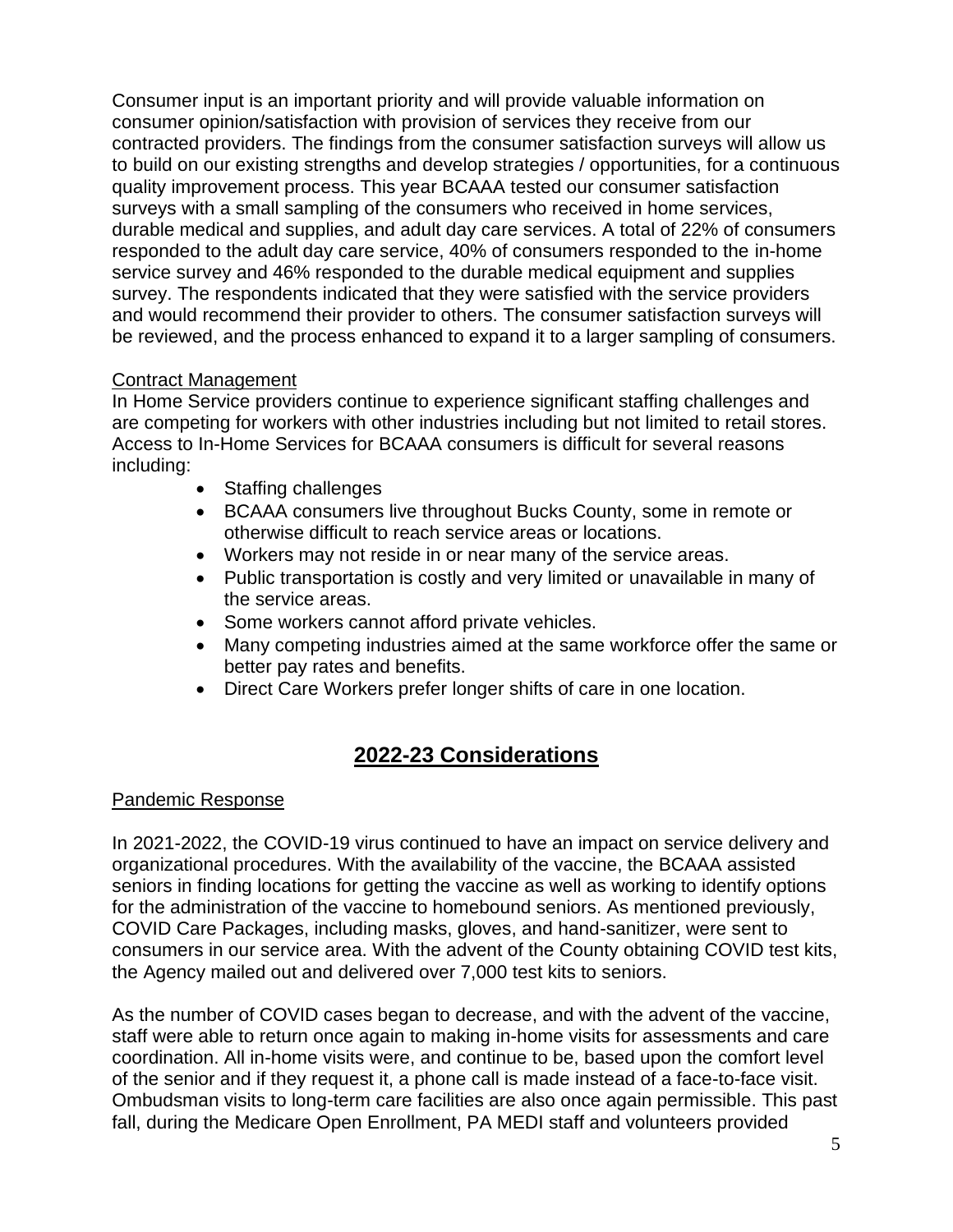virtual and telephone counseling sessions to consumers, but in the past few months have again started in-person appointments.

Senior centers also began reopening in the past six months, some with limited days, and depending upon their Boards' decisions, with required mask wearing. Congregate meals are being offered in most of the centers. Home meals are again being delivered although finding volunteers to assist with this task is more challenging.

Our staff continued to work remotely until August when the county required staff to return to working in our offices full-time (other than staff who make home visits to clients). Then in the fall the county implemented a Telework policy that allows staff to work remotely 3 days a week, and 2 days in the office. All of our staff are eligible to participate in the Telework program and as such we had to once again develop schedules for office coverage. This hybrid work policy is successful in our department although like many workplaces, we are learning new ways to stay connected to one another.

Two of our pandemic related services that were developed have seen a large decrease in utilization since the advent of the vaccines and people engaging more with one another, specifically the telephone reassurance program and the grocery shopping assistance program. Both are still available to consumers but there are reductions in the requests for these services. The Senior Connect program which provides technology assistance to seniors continues and is expanding to other senior centers and agencies for utilization.

#### CARES and American Recovery Plan Act Funds

The BCAAA received CARES funding in 2020 from two sources – the County designated Human Services Division CARES funds, and CARES funds that were distributed to AAAs by the PA Department on Aging. The County CARES funds, totally more than \$450,000 were used to assist senior centers in the procurement of COVID related equipment and renovations to their centers such as installing plexiglass barriers and shields in their kitchens and social areas. The Aging CARES funds, totally more than \$115,000 were used to offset costs by the Agency for different meal options for homebound seniors (i.e., frozen instead of home delivered meals) and at senior centers (i.e., pick-up meals instead of congregate meals), as well as the purchase and delivery of shelf-stable meals to provide back-up meals for emergencies. Additionally, the funds were utilized to provide produce boxes to seniors over the summer and early fall through Snipes Farms. The funds were also used to purchase PPE for staff use in the field, particularly for Protective Services staff who needed to continue making in-home investigation visits.

American Recovery Plan Act (ARPA) funds are also now available to the Agency via County designated Human Services Division funds, and through the PA Department on Aging designated funds for senior related services. With the County funds, the Agency is working with two nonprofit organizations in the county who are developing special projects to serve needs of seniors: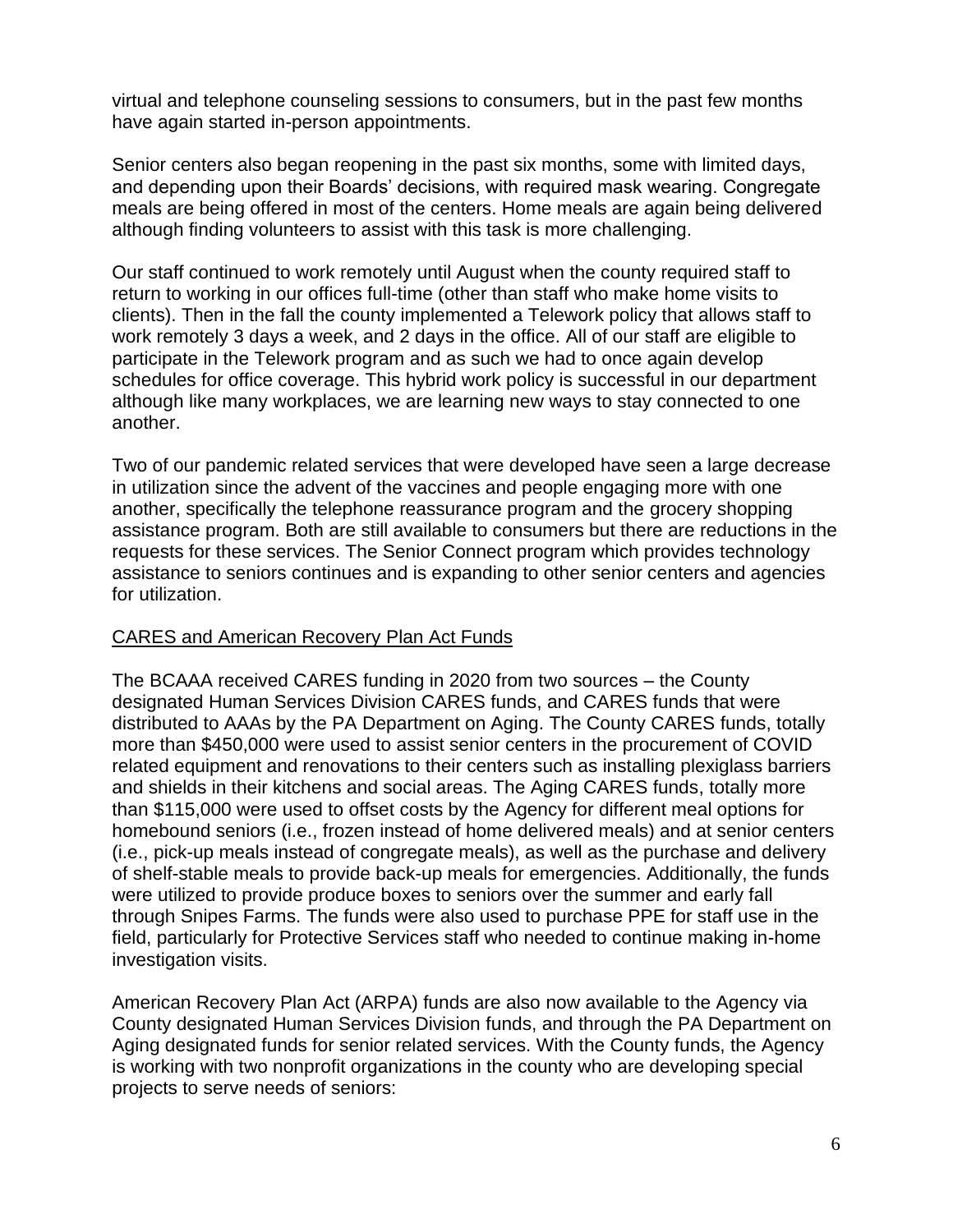- 1. Ivins Outreach Center is developing a Shared Senior Housing program and was awarded funding for the project for three years.
- 2. Interim Home Care is developing a program to use technology to better monitor the needs of homebound seniors and to provide in-home services to help offset the need for possible nursing home placement, and this is also a three-year project.

The Department of Aging funds are being used to expand the Senior Connect program, to pay for enhanced meals for seniors, and to provide other services that are allowable through the Older Americans Act. These funds must be expended by 2024.

#### **Federal and State Funding**

With regards to federal funding, the President's budgetary requests for funding of older American services is substantially higher than last year's budget. According to USAging, the national advocacy group for AAAs, the Older Americans Act (OAA) and other aging programs within the Administration on Aging (AoA) and the Administration for Community Living (ACL) would see significant increases in the President's plan that reflect the growing needs of America's aging population. Signaling the President's commitment to supporting older adults and those with disabilities to age independently and with dignity at home, ACL received a request of \$3 billion, an increase of \$565 million (or 32 percent) above FY 2022, with the vast majority of the proposed additional funding directed toward OAA programs and services. However, these are only preliminary budget requests and it is uncertain what the final budget figures will be for aging services.

The proposed state budget for the coming fiscal year proposed flat funding again for aging services, however the PA Department on Aging is expected to receive an increase in funding for their administration and monitoring of Protective Services funding. But the AAA network has not seen an increase in funding for the past nine years. Although expenses for staffing, benefits and services have increased, the overall funding to AAAs has remained stagnant.

One potential new state revenue source would be if the PA Association of Area Agencies on Aging, or P4A, were successful in their bid to take on the enrollment and assessment function of the Aging Waiver through the Community Health Choices program. In the current contract, P4A, through a contract with the AAA network, provides the assessment function, while the for-profit company Maximus provides the enrollment function. This new contract with the PA Department of Human Services (DHS) would provide both services to just one entity. Initially DHS chose Maximus, the current Independent Enrollment Broker or IEB to begin negotiations for the possible award of both services, but protests by P4A on the application process put a hold on those negotiation processes. At this time, it is uncertain as to who will receive the contract and as such the Bucks County AAA could possibly retain their assessment services, increase to provide more than the assessment services, or lose the assessment service altogether which would mean an approximate loss of \$700,000 of revenue for the Agency.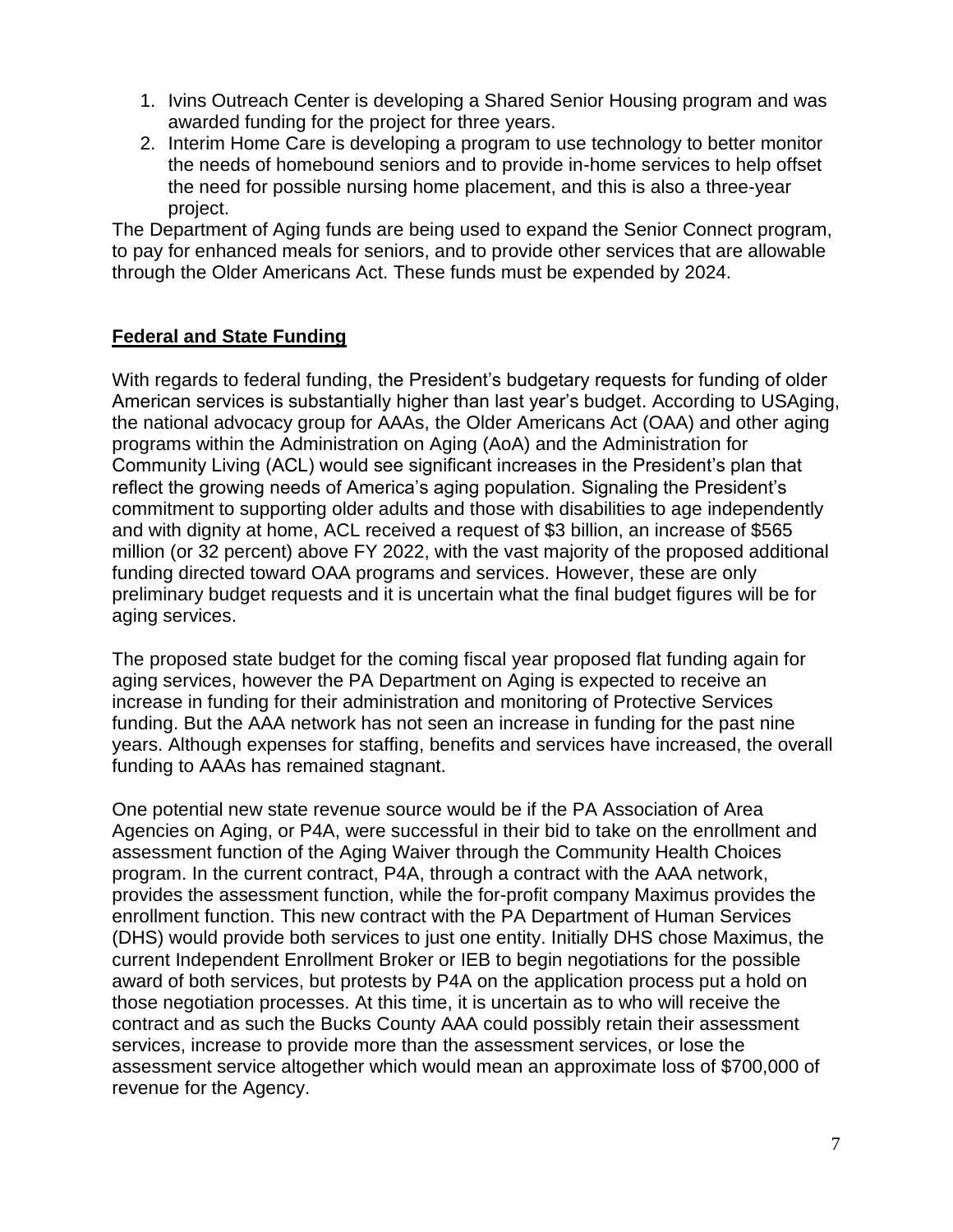## **CHALLENGES IN THE COMING YEAR**

In an effort to plan for the budget and services for the BCAAA for the coming year, the Agency is taking into consideration some challenges and unknown entities that are guiding our thinking. These include the following:

- The Agency continues to work within County operations to assist with the distribution of the American Recovery Act Plan funds to providers, as well as ensure that the Aging CARES funds are dispersed by June 30, 2022. The guidelines for the contracting and reporting of these funds have changed numerous times at both the federal, state, and local levels, which is challenging when contracting with providers, while at the same time ensuring we are meeting guidelines. This process will continue into next year.
- A large unknown in the coming year is if the Agency will add on the new service of Enrollment to our existing Assessment program. If funded, we could be adding as many as 10-12 new staff, or an 18-20% increase in staffing. If not funded, there could be a loss of staffing positions unless the revenues from the service are found elsewhere.
- Similar to this past year, the Agency is anticipating that the reporting and data requirements from the PA Department on Aging will continue to increase, particularly for protective service and care management services. These added requirements take staff time, and we must again try and work more efficiently with the same amount of funding.
- With regards to staffing, the Agency is anticipating the retirement of at least 3-4 staff in the next year or two. This requires not only the hiring and training of new staff but acknowledging and planning for the changes this will have on the agency culture.
- The needs of seniors in the past year have been consistently more complex. Care managers are dealing with more cases of seniors who are homeless, while at the same time there is a lack of affordable housing in the county. The Agency has also experienced an increase in Protective Services cases, a trend that has occurred for the past 5 years. The cases are more complex involving financial exploitation, mental health needs, and guardianship issues, which in turn requires more time in the legal and court system.
- Another issue impacting the delivery of services to seniors is a lack of direct care workers, specifically for in-home services. There is a waiting list for OPTIONS clients to receive in-home services, mainly because many providers have difficulty attracting and retaining staff.
- A longer-term concern, but one the Agency must start to plan for, is that with the CARES and ARPA funds, the dependency on County dollars for our budget is lower than usual. This is good news for the County, however, once the ARPA funds are gone, we anticipate a need for a 30% increase in County funding for 2024 to retain the Agency budget.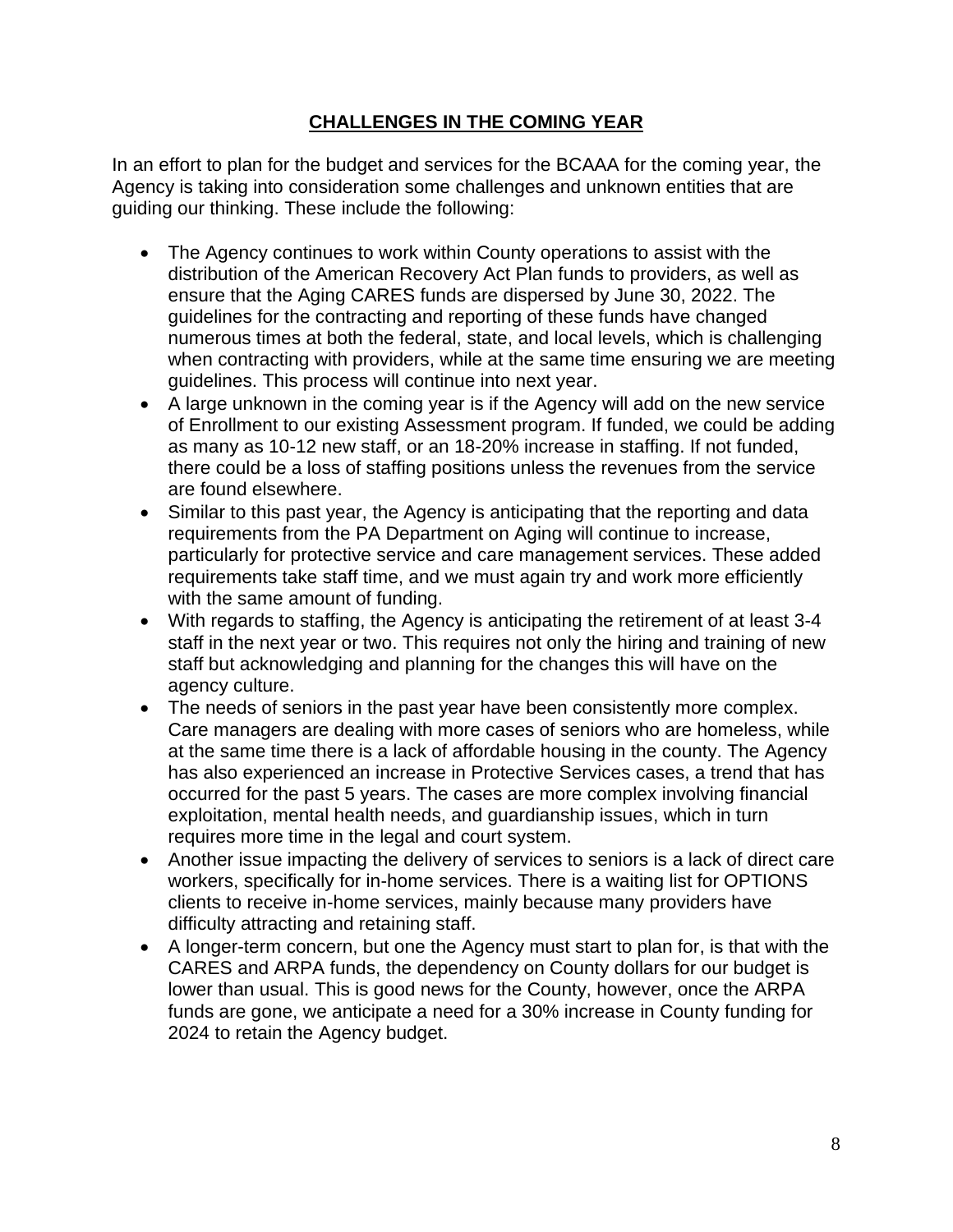## **Four Year Plan 2020-2024**

#### The Bucks County Plan **GOALS** and **OBJECTIVES** are as follows:

- **1. Strengthen BCAAA's capacity, promote innovation and best practices, and build efficiencies to respond to the growing and diversifying aging population in the county.**
	- A. Utilize technology to improve quality and efficiency of aging services
	- B. Reduce inefficiencies in work flow through technology enhancements
	- C. Increase alternatives for in-home services that will meet consumer needs
	- D. Increase senior accessibility in Bucks County
	- E. Increase provision of services to diverse seniors and isolated older adults
	- F. Enhance staff skills and knowledge to respond to increasing needs of seniors
	- G. Increase and enhance services to caregivers of seniors to enable them to thrive in their caregiving roles
- **2. Establish and enhance efforts to support healthy living, active engagement and a sense of community for Bucks County seniors.**
	- A. Expand the availability and use of programs that reduce social isolation
	- B. Promote engagement in healthy aging, nutrition, education and prevention programs
	- C. Enhance Bucks County as an age and dementia-friendly community
	- D. Develop possible options for increasing appropriate living arrangements for seniors
	- E. Enhance connections for seniors to mental health resources and services
- **3. Emphasize a person-first culture that provides outreach, embraces Bucks County diversity, and honors individual choice.**
	- A. Increase outreach to various cultures including Indian, LGBT, and isolated seniors
	- B. Enhance sensitivity and understanding of staff on various cultures
	- C. Ensure ongoing advocacy for seniors at risk for minimization of their choices
- **4. Protect older adults in Bucks County and ensure their safety and dignity by raising awareness of and responding effectively to incidences of abuse, injury, exploitation, violence and neglect.**
	- A. Working with various partners and multidisciplinary task forces, increase effectiveness in the investigation of elder crime and enhancement of services to impacted seniors and families
	- B. Increase promotion of Elder Abuse hotline, services, and identification of abuse
	- C. Engage in supporting changes in legislation regarding OAPSA and elder abuse concerns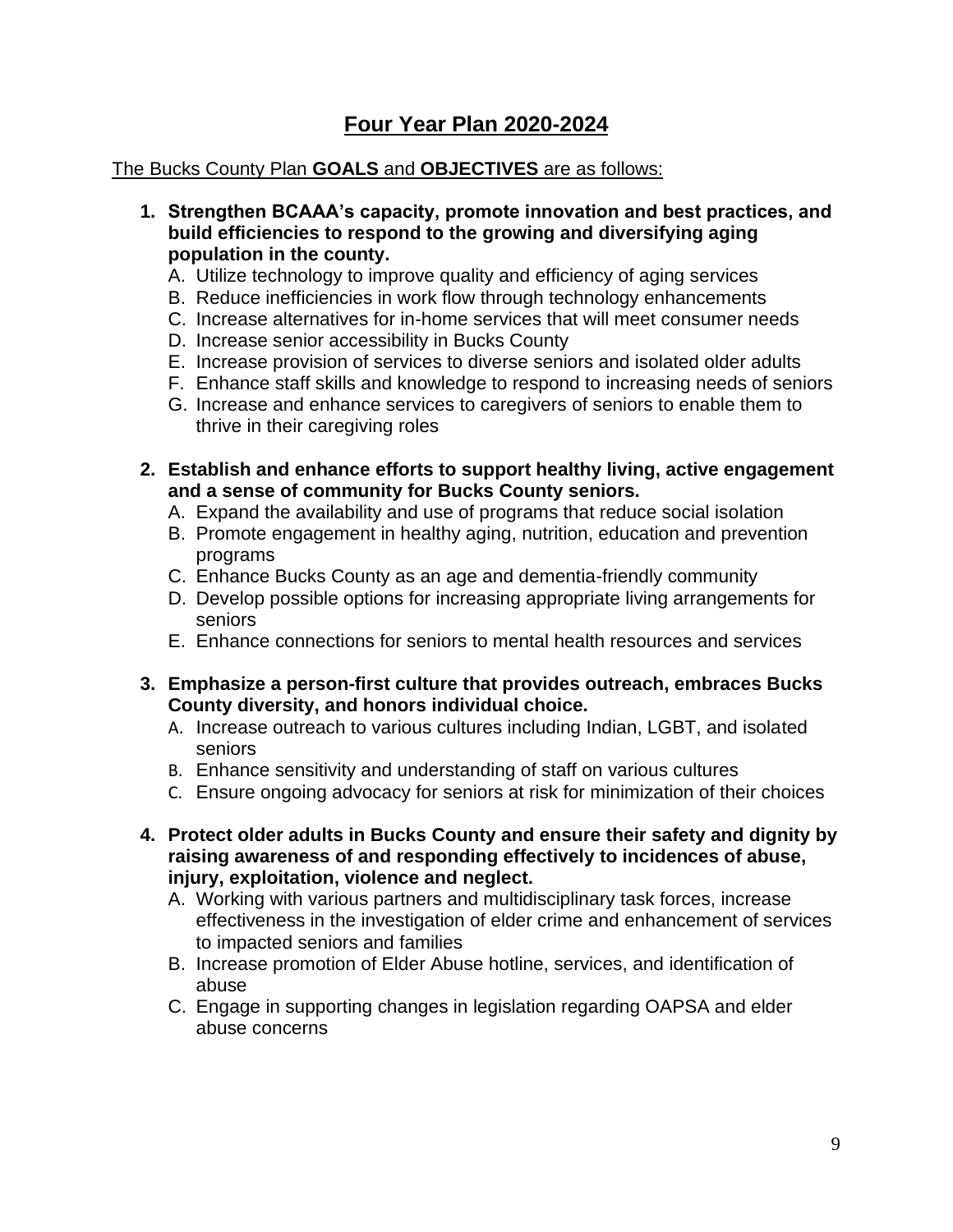- **5. Improve services for older adults in Bucks County and the ability to advocate for them by using evidence-informed planning, committing to data integrity and being accountable for results.**
	- A. Through use of data and analytics, develop measurable outcomes of services to seniors
	- B. Improve integrity of data gathered through SAMS
	- C. Continued involvement in development of County H&HS data sharing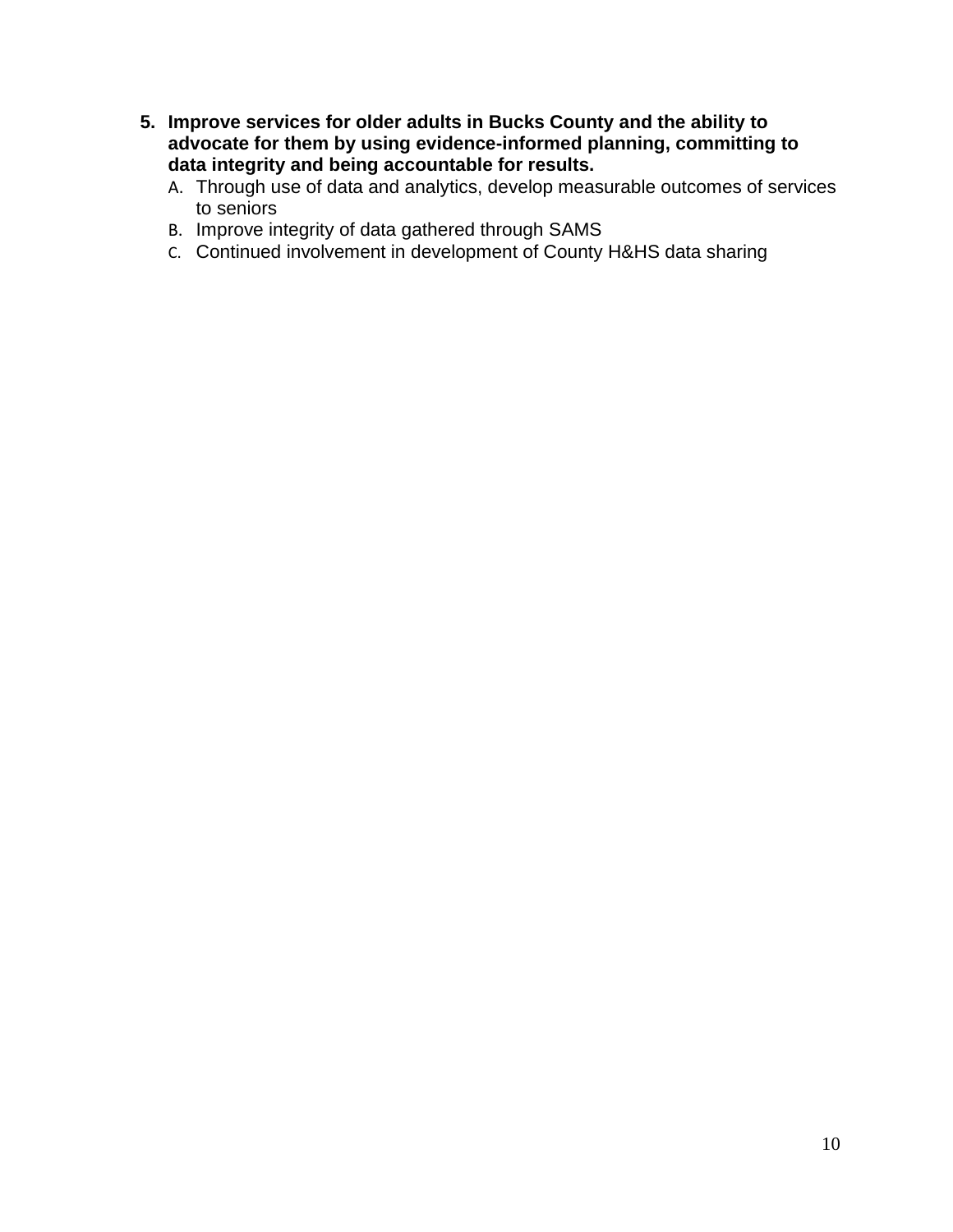#### **BUCKS COUNTY AREA AGENCY ON AGING ADVISORY COUNCIL MEMBERS As of May 2022**

**Michael Bannon** Doylestown, PA

**Maggi Boyer** (Chair) Doylestown, PA

**Yagnesh Choksi** Bensalem, PA

**Karen Hirschman** Newtown, PA

**John "Bud" Johnson** Southampton, PA

**Beth Hudson Keller** Newtown, PA

> **James Kelly** Perkasie, PA

J**ane Fox-Laquer** Doylestown, PA

**Patsy Long** Warrington, PA **Tammi Mancuso** Doylestown, PA

**Barbara Minter** Telford, PA

**Richard Newman** (Vice Chair) Doylestown, PA

> **Charles Pressler** Perkasie, PA

**Robert Silberg** Furlong, PA

**Nancy Spears** Doylestown, PA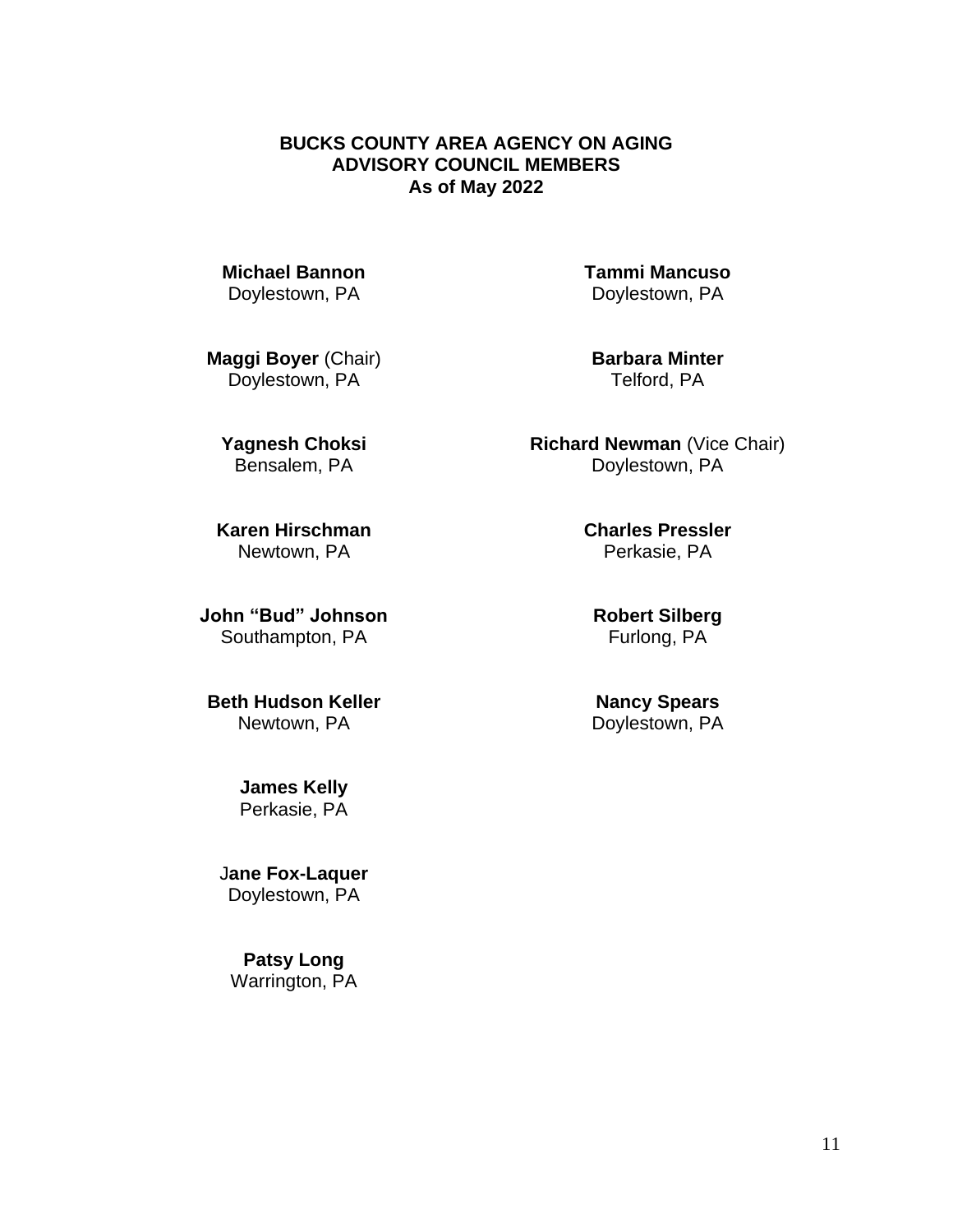#### **BUCKS COUNTY AREA AGENCY ON AGING ORGANIZATIONAL CHART**



12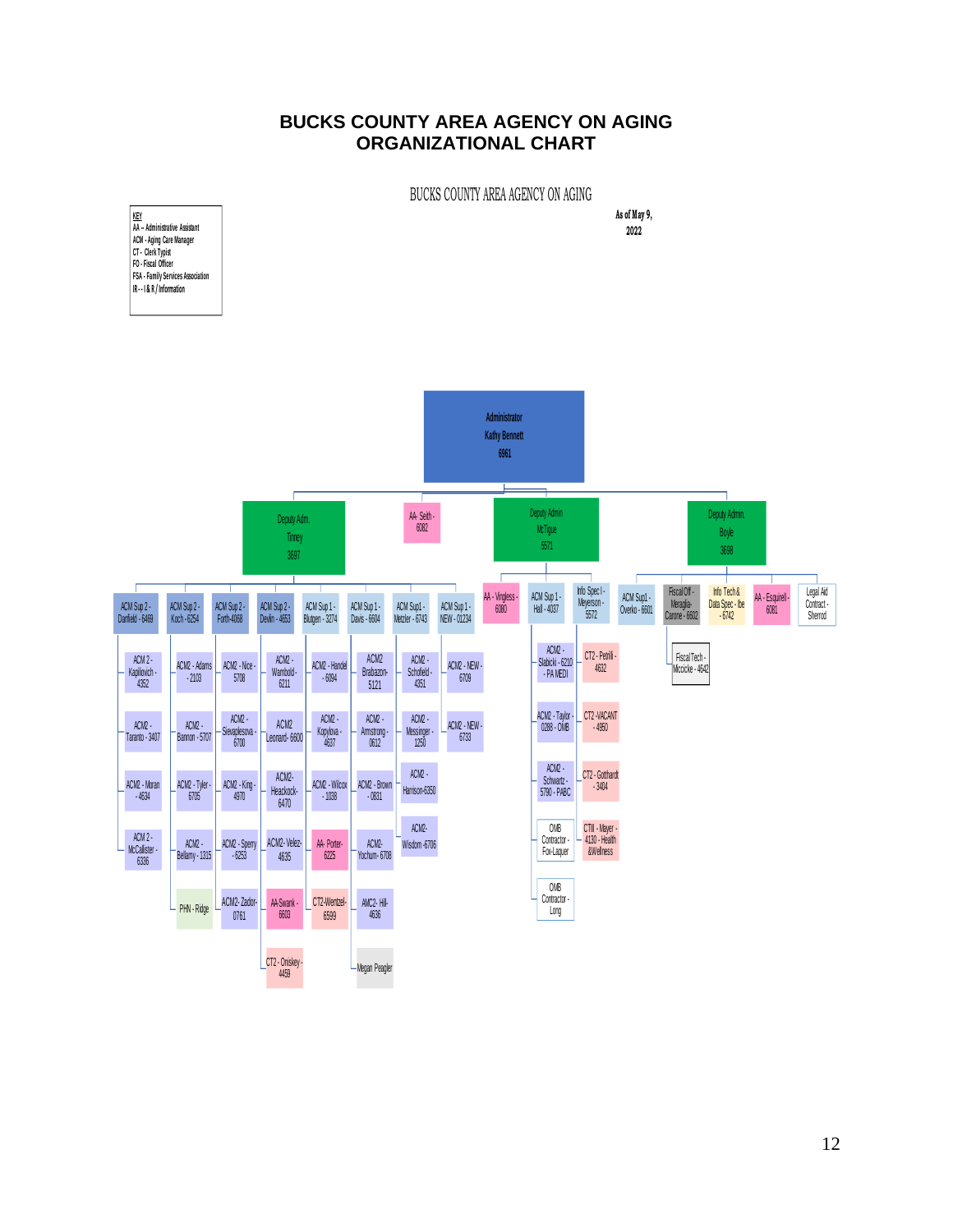#### **SERVICES PROVIDED BY THE AAA**

Organizationally, the Agency is divided into Long Term Care, Public Affairs and Administrative and Financial Affairs.

#### **LONG TERM CARE**

**Information and Referral Older Adult Protective Services Adult Protective Service Reports Assessment**

- Home/Community Based Services
- Facility-based Services

#### **Care Management**

- Care Planning
- Care Plan Implementation & Follow-up
- Ongoing Case Management
- Reassessment

#### **Home/Community Based Services**

- Personal Care
- Home Health Aide
- Home Support
- Home Delivered Meals
- Adult Day Services
- Personal Emergency Response System
- Environmental Modification
- Therapeutic Counseling
- SELF
- **Caregiver Supports**
	- Caregiver Education / Support
	- Financial Assistance
	- Family Counseling

#### **Other Services**

• Student Internships

#### **PUBLIC AFFAIRS**

**Aging and Disability Resource Center(ADRC) Senior Centers Nutrition** 

- Congregate Meals
- Home Delivered Meals
- Education

#### **Health & Wellness**

- Medication Safety
- Injury Prevention
- Disease Self-Management

**Ombudsman Services Outreach Transportation Medicare Services (PA MEDI) Employment Senior Games Volunteer Program**

#### **ADMINISTRATIVE AND FINANCIAL AFFAIRS**

**Fiscal/Administrative Management Legal Services Information Technology Contract Management and Monitoring**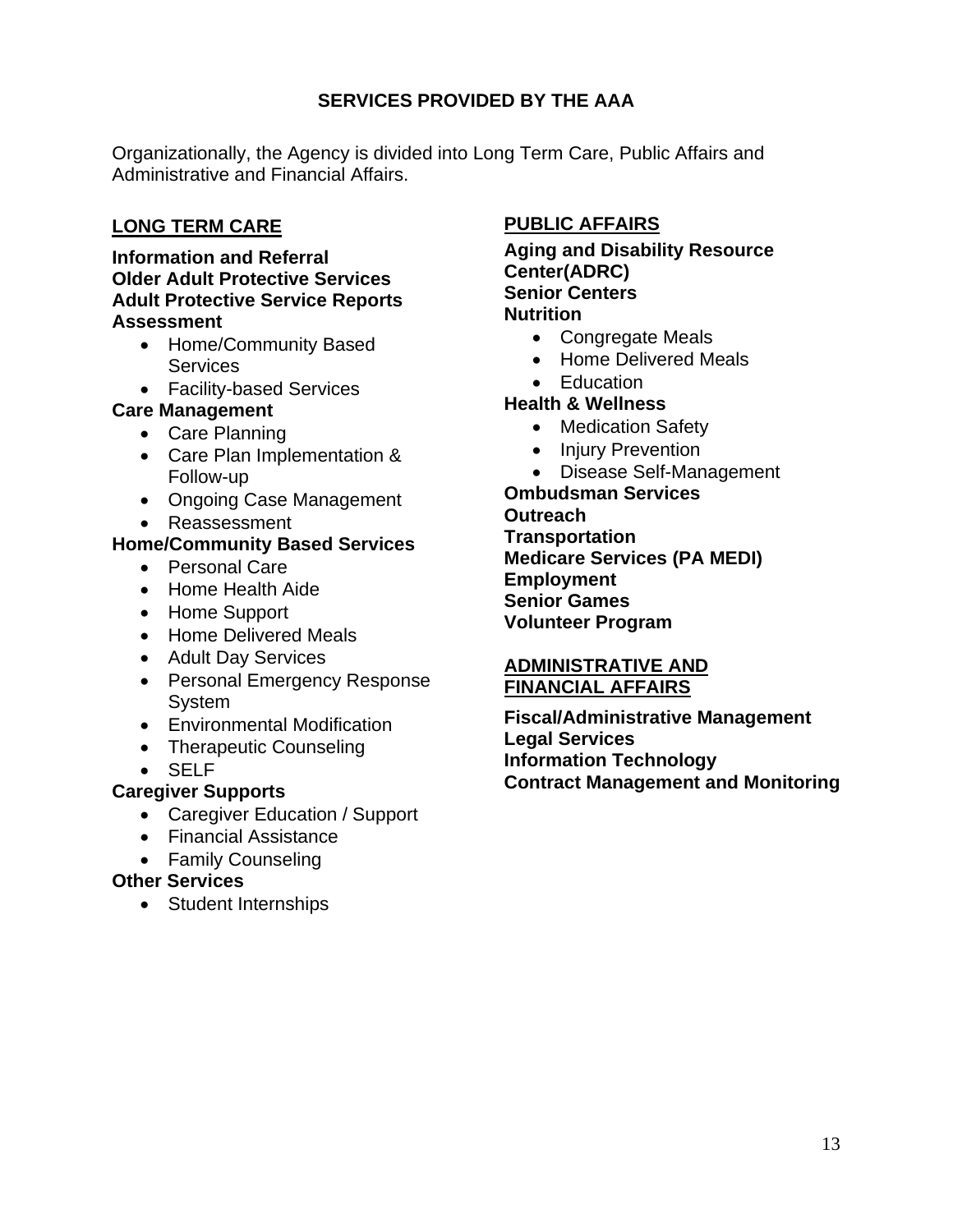#### **BUCKS COUNTY AREA AGENCY ON AGING UNDUPLICATED CLIENTS SERVED**

| <b>COST CENTER</b>                         | 2021   | <b>Ancitipated 2022</b> |
|--------------------------------------------|--------|-------------------------|
| <b>Home Delivered Meals</b>                | 814    | 850                     |
| <b>Congregate Meals</b>                    | 956    | 1,000                   |
| <b>Senior Community Centers</b>            | 4,966  | 5,500                   |
| <b>Personal Care</b>                       | 133    | 150                     |
| Medical Equipment and Supplies             | 225    | 250                     |
| Home Support                               | 66     | 80                      |
| <b>Adult Day Care</b>                      | 20     | 40                      |
| Information and Referral                   | 9,415  | 9,500                   |
| PA MEDI (formerly known as APPRISE) -      |        |                         |
| <b>Federal Health Insurance Counseling</b> |        |                         |
| Program                                    | 1,125  | 1,150                   |
| Assessment                                 | 4,632  | 4,700                   |
| <b>Care Management</b>                     | 1,125  | 1,200                   |
| <b>Protective Services</b>                 | 1,531  | 1,600                   |
| Consumer Reimbursement                     | 64     | 80                      |
|                                            | 25,072 | 26,100                  |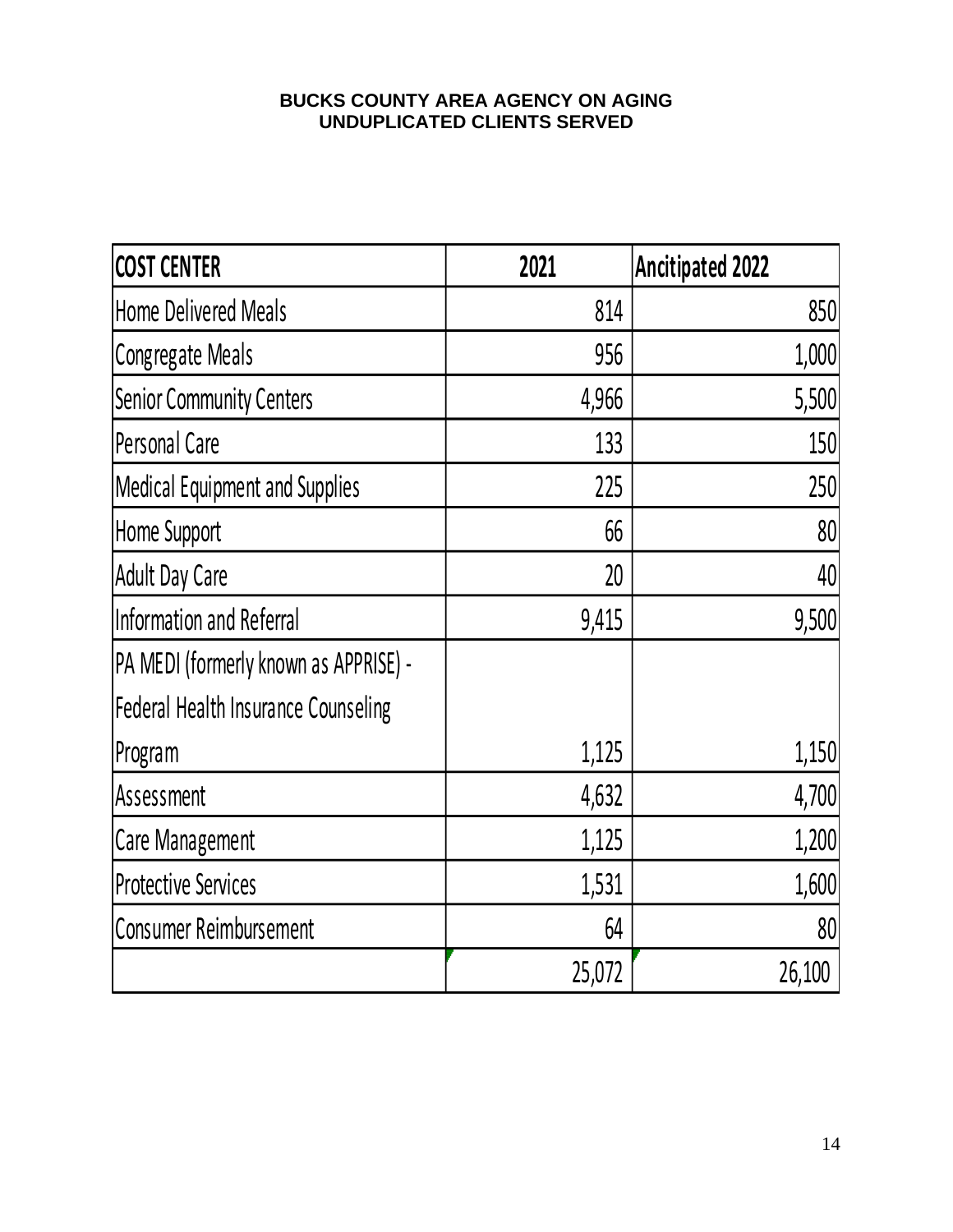## **BUCKS COUNTY AREA AGENCY ON AGING SERVICE UNITS**

|                                   | Unit of Service Indentified  | 2021    | <b>Anticipated 2022</b> |
|-----------------------------------|------------------------------|---------|-------------------------|
| HOME DELIVERED MEALS              | Meal                         | 127,013 | 130,000                 |
| CONGREGATE MEALS                  | Meal                         | 27,689  | 30,000                  |
| <b>SENIOR CENTER VISITS</b>       | <b>Registrants</b>           | 69,330  | 120,000                 |
| PASSENGER TRANSPORTATION          | One Way Trip                 | 6,847   | 12,000                  |
| LEGAL ASSISTANCE                  | Service Hour                 | 1,436   | 1,350                   |
| <b>INFORMATION &amp; REFERRAL</b> | Contacts                     | 9,415   | 9,500                   |
| PA MEDI (formerly known as        |                              |         |                         |
| APPRISE) - Federal Health         |                              |         |                         |
| Insurance Counseling Program      | Counseling sessions          | 1,248   | 1,275                   |
| OMBUDSMAN PROGRAM                 | <b>Facility Visits</b>       | 98      | 100                     |
|                                   | Complaint Investigations     | 430     | 440                     |
| PERSONAL CARE                     | Service Hour                 | 19,507  | 26,000                  |
| HOME SUPPORT                      | Service Hour                 | 5,195   | 5,800                   |
| OLDER ADULT DAY SERVICES          | Service Day                  | 1,829   | 3,000                   |
| <b>ASSESSMENTS</b>                | <b>Assessments Completed</b> | 4,632   | 4,700                   |
| <b>PROTECTIVE SERVICES</b>        | Investigations Completed     | 1,531   | 1,600                   |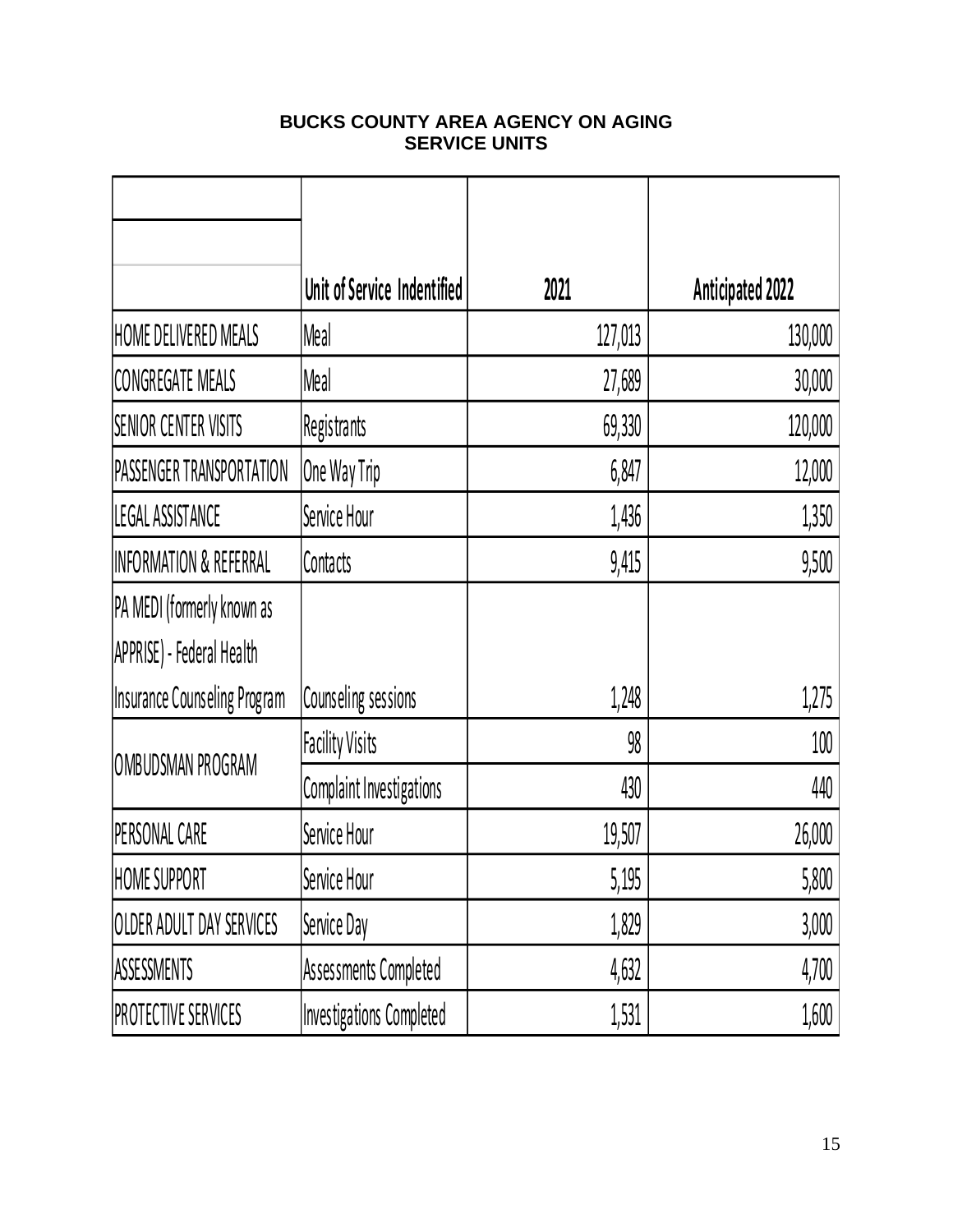#### **BUCKS COUNTY AREA AGENCY on AGING PERCENTAGE of EXPENDITURES BY PROGRAM AREA FY 2022/2023**



| Administration                                          | \$<br>1,582,694.00 | 15%  |
|---------------------------------------------------------|--------------------|------|
| <b>Community Protection and Advocacy</b>                | \$<br>2,139,820.00 | 20%  |
| In Home Services and Care Management                    | \$<br>2,609,054.00 | 24%  |
| <b>Assessment</b>                                       | \$<br>671,530.00   | 6%   |
| <b>Recreation, Education, Socialization Services \$</b> | 550,926.00         | 5%   |
| <b>Nutrition Services</b>                               | \$<br>1,628,270.00 | 15%  |
| <b>Transportation</b>                                   | \$<br>33,420.00    | 0%   |
| <b>Legal Services</b>                                   | \$<br>72,000.00    | 1%   |
| <b>Volunteer Services</b>                               | \$<br>165,710.00   | 2%   |
| <b>Information. Referral and Intake</b>                 | \$<br>1,028,030.00 | 10%  |
| <b>Community Supports and Services</b>                  | \$<br>288,000.00   | 3%   |
| TOTAL                                                   | 10,769,454.00      | 100% |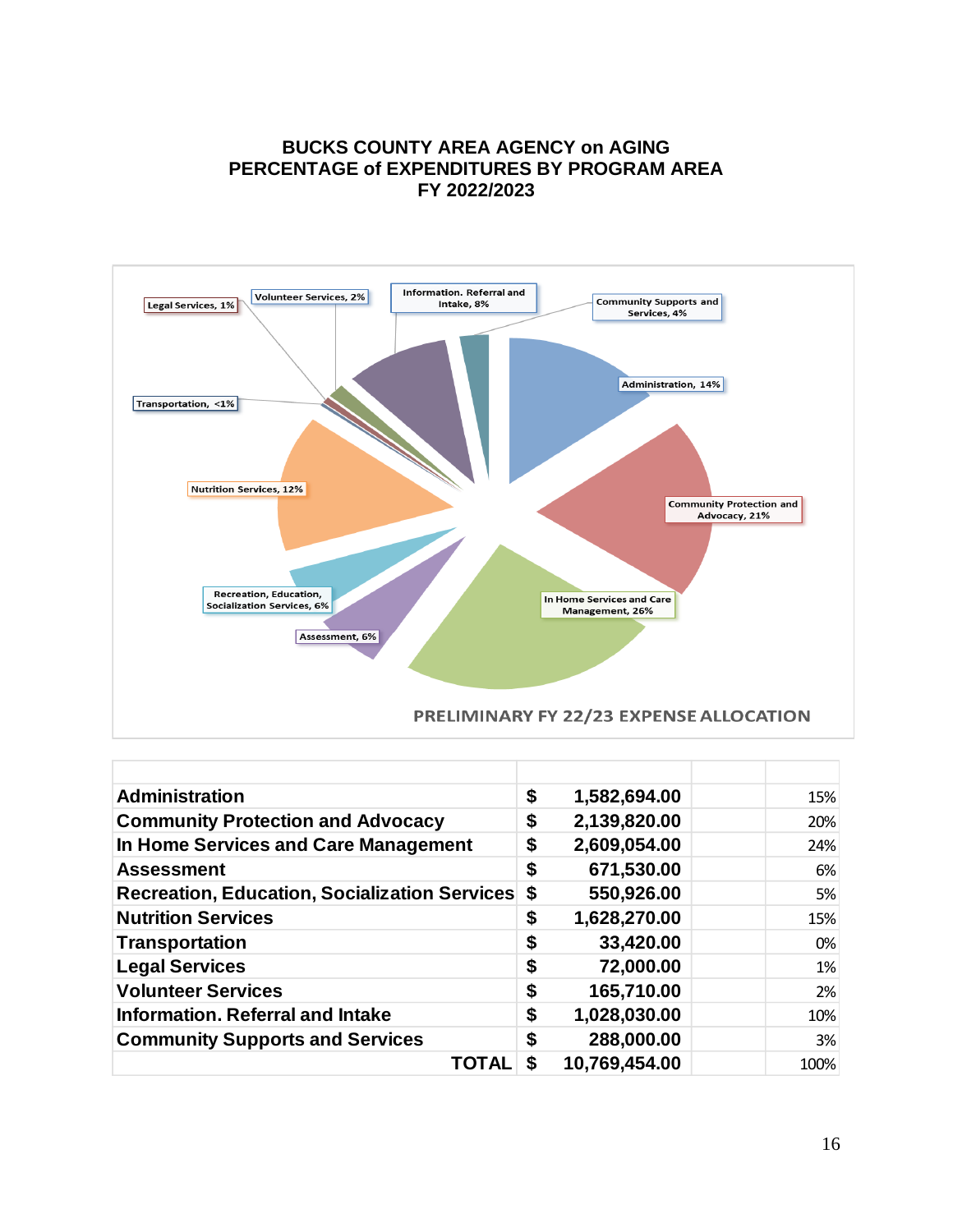## **BUCKS COUNTY AREA AGENCY on AGING**

## **Expense Allocation Comparison**

|                                         |                                |               |                  | FY 22/23      | <b>FY21/22 vs FY</b><br>22/23 |         |
|-----------------------------------------|--------------------------------|---------------|------------------|---------------|-------------------------------|---------|
| <b>COST CENTER</b>                      | FY21/22                        |               |                  |               |                               |         |
|                                         | Anticipated<br>fiscal year end |               | <b>PROJECTED</b> |               | <b>VARIANCE</b>               |         |
|                                         |                                |               |                  |               |                               |         |
| <b>ADMINISTRATION</b>                   | \$                             | 1,418,280.00  | \$               | 1,582,694.00  | 164,414                       | 12%     |
| <b>HOME DELIVERED MEALS</b>             | \$                             | 1,097,780.00  | \$               | 1,190,110.00  | 92,330                        | 8%      |
| <b>CONGREGATE MEALS</b>                 | \$                             | 237,306.00    | \$               | 438,160.00    | 200,854                       | 85%     |
| SOC/REC/EDUCATION                       | \$                             | 813,857.00    | \$               | 489,150.00    | $-324,707$                    | $-40%$  |
| <b>EMPLOYMENT SERVICES</b>              | \$                             | 8,000.00      | \$               | 8,000.00      |                               | 0%      |
| <b>VOLUNTEER SERVICES</b>               | \$                             | 164,505.00    | \$               | 165,710.00    | 1,205                         | 1%      |
| <b>TRANSPORTATION</b>                   | \$                             | 32,280.00     | \$               | 33,420.00     | 1,140                         | 4%      |
| <b>LEGAL SERVICES</b>                   | \$                             | 72,000.00     | \$               | 72,000.00     | 0                             | 0%      |
| <b>OMBUDSMAN</b>                        | \$                             | 198,470.00    | \$               | 205,270.00    | 6,800                         | 3%      |
| <b>INFORMATION &amp; REFERRAL</b>       | \$                             | 889,226.00    | \$               | 1,028,030.00  | 138,804                       | 16%     |
| <b>PERSONAL CARE</b>                    | \$                             | 500,000.00    | \$               | 650,000.00    | 150,000                       | 30%     |
| <b>MEDICAL EQUIPMENT &amp; SUPPLIES</b> |                                |               |                  |               |                               |         |
| <b>PERSONAL EMERGENCY RESPONSE</b>      | \$                             | 58,000.00     | \$               | 65,000.00     | 7,000                         | 12%     |
| <b>HOME SUPPORT</b>                     | \$                             | 120,000.00    | \$               | 140,000.00    | 20,000                        | 17%     |
| <b>ADULT DAY SERVICES</b>               | \$                             | 140,000.00    | \$               | 175,000.00    | 35,000                        | 25%     |
| <b>COUNSELING</b>                       | \$                             | 10,000.00     | \$               |               | $-10,000$                     | $-100%$ |
| PA MEDI (formerly known as APPRIS \$    |                                | 220,000.00    | \$               | 280,000.00    | 60,000                        | 27%     |
| <b>ASSESSMENT</b>                       | \$                             | 665,000.00    | \$               | 671,530.00    | 6,530                         | 1%      |
| <b>CARE MANAGEMENT</b>                  | \$                             | 1,572,993.00  | \$               | 1,455,750.00  | $-117,243$                    | $-7%$   |
| <b>PROTECTIVE SERVICES</b>              | \$                             | 1,972,226.00  | \$               | 1,934,550.00  | $-37,676$                     | $-2%$   |
| <b>CONSUMER REIMBURSEMENT</b>           | \$                             | 120,000.00    | \$               | 123,304.00    | 3,304                         | 3%      |
| PA Dept of Aging Senior Center Grant    | \$                             | 61,776.00     | \$               | 61,776.00     | 0                             | 0%      |
| <b>TOTAL</b>                            | \$                             | 10,371,699.00 | \$               | 10,769,454.00 | 397,755                       | 4%      |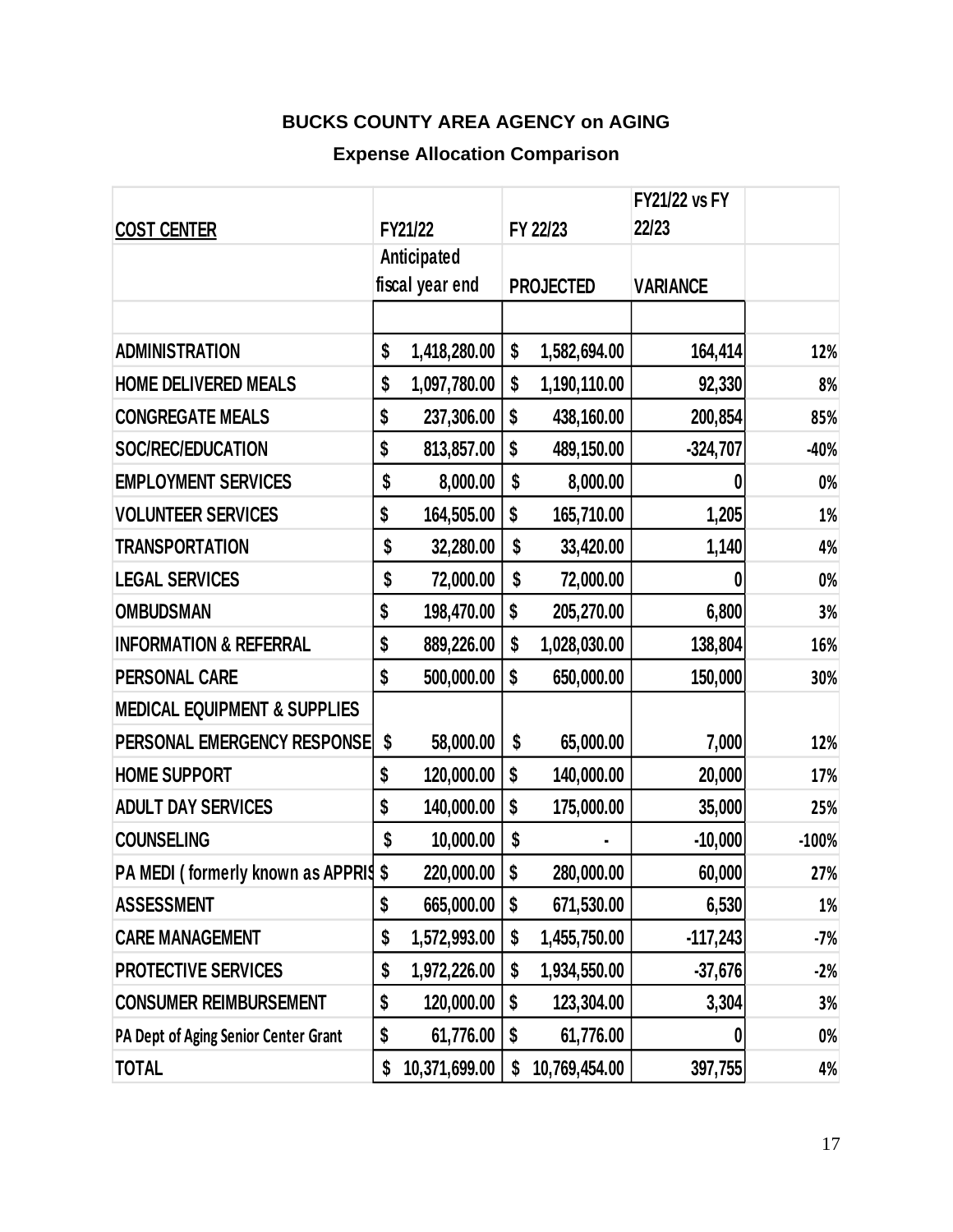#### **BUCKS COUNTY AREA AGENCY on AGING PERCENTAGE of REVENUE BY SOURCE FY 2022/2023**



| <b>Pennsylvania Department of Aging Grant</b> | S | 7,507,586.00  | 70%  |
|-----------------------------------------------|---|---------------|------|
| <b>Department of Human Services</b>           |   | 109,632.00    | 1%   |
| <b>County of Bucks</b>                        | S | 1,500,100.00  | 14%  |
| <b>Other</b>                                  |   | 1,446,705.00  | 13%  |
| <b>Deficit</b>                                |   | 205,431.00    | 2%   |
|                                               |   | 10,769,454.00 | 100% |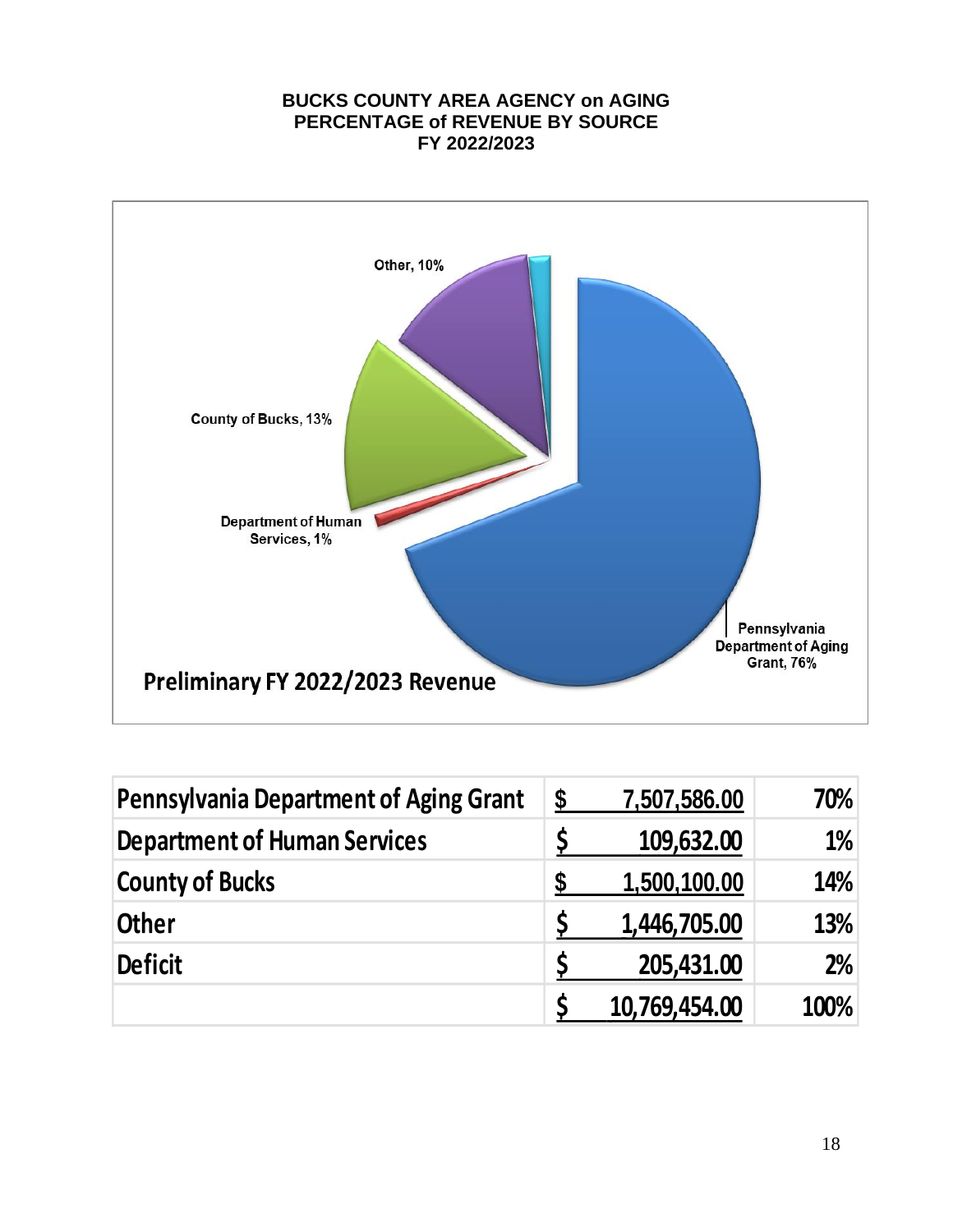## **BUCKS COUNTY AREA AGENCY on AGING**

# **Revenue Comparison**

| <b>SOURCE</b>                               | FY21/22            |    | FY 22/23        | <b>VARIANCE</b>  |        |
|---------------------------------------------|--------------------|----|-----------------|------------------|--------|
|                                             | Projected          |    | Projected       |                  |        |
|                                             |                    |    |                 |                  |        |
| <b>Department of Aging Block Grant</b>      | \$<br>8,165,147.00 |    | \$7,507,586.00  | $-657,561$       | $-8%$  |
| <b>Regular Block Grant</b>                  | \$<br>5,370,518.00 | \$ | 5,370,522.00    |                  | $0\%$  |
| <b>Federal and State Caregiver</b>          | \$<br>180,000.00   | \$ | 206,636.00      | 26,636           | 15%    |
| <b>APPRISE</b>                              | \$<br>31,405.00    | \$ | 31,405.00       | 0                | 0%     |
| <b>Health and Wellness</b>                  | \$                 | \$ | 45,550.00       | 45,550           |        |
| <b>Nutrition Services Incentive Program</b> | \$<br>115,716.00   | \$ | 115,716.00      | 0                | 0%     |
| <b>Options Services</b>                     | \$<br>982,342.00   | \$ | 982,342.00      | 0                | $0\%$  |
| Other                                       | \$<br>164,712.00   | \$ | 173,762.00      | 9,050            | 5%     |
| <b>CARES/ARPA</b>                           | \$<br>1,258,678.00 | \$ | 519,877.00      | $-738,801$       | $-59%$ |
| PA Dept of Aging Senior Center Grant        | \$<br>61,776.00    | \$ | 61,776.00       | <b>NA</b>        |        |
|                                             |                    |    |                 |                  |        |
| <b>County of Bucks</b>                      | \$<br>993,120.00   |    | \$1,500,100.00  | 506,980          | 51%    |
|                                             |                    |    |                 |                  |        |
| <b>Department of Human Services</b>         | \$<br>107,182.00   | \$ | 109,632.00      | 2,450            | 2%     |
| <b>Title XIX</b>                            | \$<br>106,632.00   | \$ | 106,632.00      | $\boldsymbol{0}$ | 0%     |
| <b>ADRC</b>                                 | \$<br>550.00       | \$ | 3,000.00        | 2,450            | 445%   |
|                                             |                    |    |                 |                  |        |
| <b>Deficit</b>                              | \$                 | \$ | 205,431.00      |                  |        |
|                                             |                    |    |                 |                  |        |
|                                             |                    |    |                 |                  |        |
| <b>Other</b>                                | \$<br>1,106,250.00 | \$ | 1,446,705.00    | 340,455          | 31%    |
| Human Service Development Fund              | \$<br>95,000.00    | \$ | 95,000.00       | 0                | $0\%$  |
| <b>Bucks County Opportunity Council</b>     | \$<br>6,400.00     | \$ | 8,000.00        | 1,600            | 25%    |
| Bucks County Drug and Alcohol Comm.         | \$<br>35,000.00    | \$ | 35,000.00       | 0                | $0\%$  |
| MH/DP S.E.L.F.                              | \$<br>135,000.00   | \$ | 135,000.00      | 0                | $0\%$  |
| Interest                                    | \$<br>3,000.00     | \$ | 3,000.00        | 0                | $0\%$  |
| Program Income/ Cost Share                  | \$<br>51,000.00    | \$ | 61,000.00       | 10,000           | 20%    |
| Department of Agriculture                   | \$<br>2,000.00     | \$ | 2,500.00        | 500              | 25%    |
| Miscellaneous Other Revenue                 | \$<br>3,850.00     | \$ | 135,675.00      | 131,825          | 3424%  |
| AgingWell LLC.                              | \$<br>775,000.00   | \$ | 971,530.00      | 196,530          |        |
| <b>TOTAL</b>                                | \$10,371,699.00    |    | \$10,769,454.00 | 397,755          | 4%     |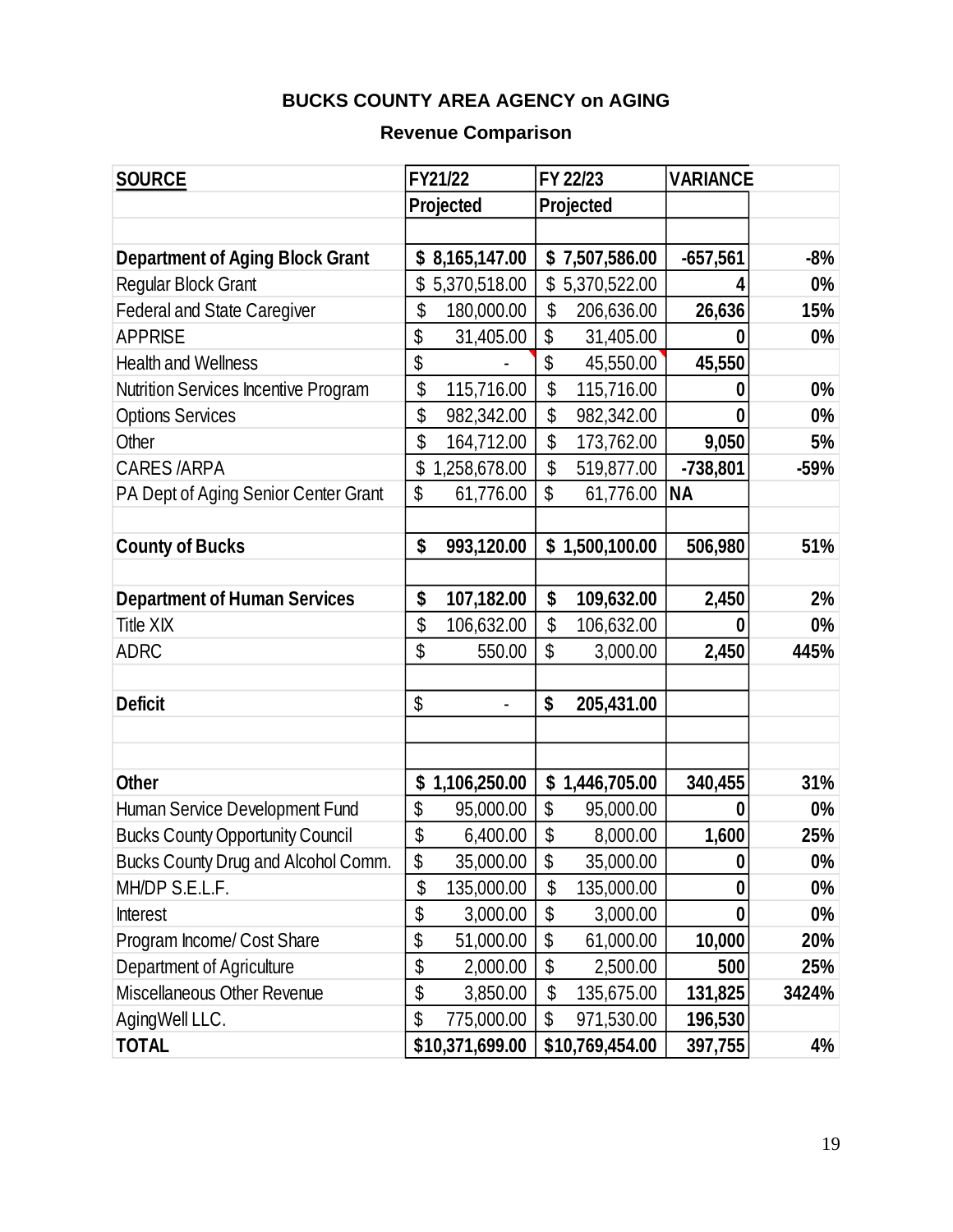## **BUCKS COUNTY AREA AGENCY on AGING Current Subcontractor List FY 21/22**

## **In-Home Service Providers**

Associates Home Care, Inc. Maximum Care, Inc.

Better Home Care LLC

CareSphere LLC Comfort Home Care, Inc. Unique Aid Community Home Health VNA Community Services, Inc. Expert Home Care **VitaCare Home Health, Inc.** Family Caregivers Network Gem Home Care Inc. Homemaker Service of the Metro. Area, Inc. Immediate Home Care

New Life Home Health Care Agency, Inc. Carvell Health Services **Prestige Home Care Agency** Transitional Care Solutions Inc., dba Interim Healthcare of Lower Bucks **County** 

## **Senior Community Centers**

Benjamin H. Wilson Senior Center Eastern Upper Bucks Seniors, Inc. Bensalem Senior Citizens Association Falls Township Senior Citizens, Inc. Bristol Borough Area Active Adult Ctr. Morrisville Senior Service Center Bucks County Association for Retired and Senior Citizens

--Central Bucks Senior Center

- --Neshaminy Activity Center
- --Pennridge Community Center
- --Upper Bucks Senior Center

Bristol Township Senior Citizens Ctr. Middletown Senior Citizens Association Northampton Township James E. Kinney Senior Center / Council Rock\*

> \* Center location does not provide congregate meals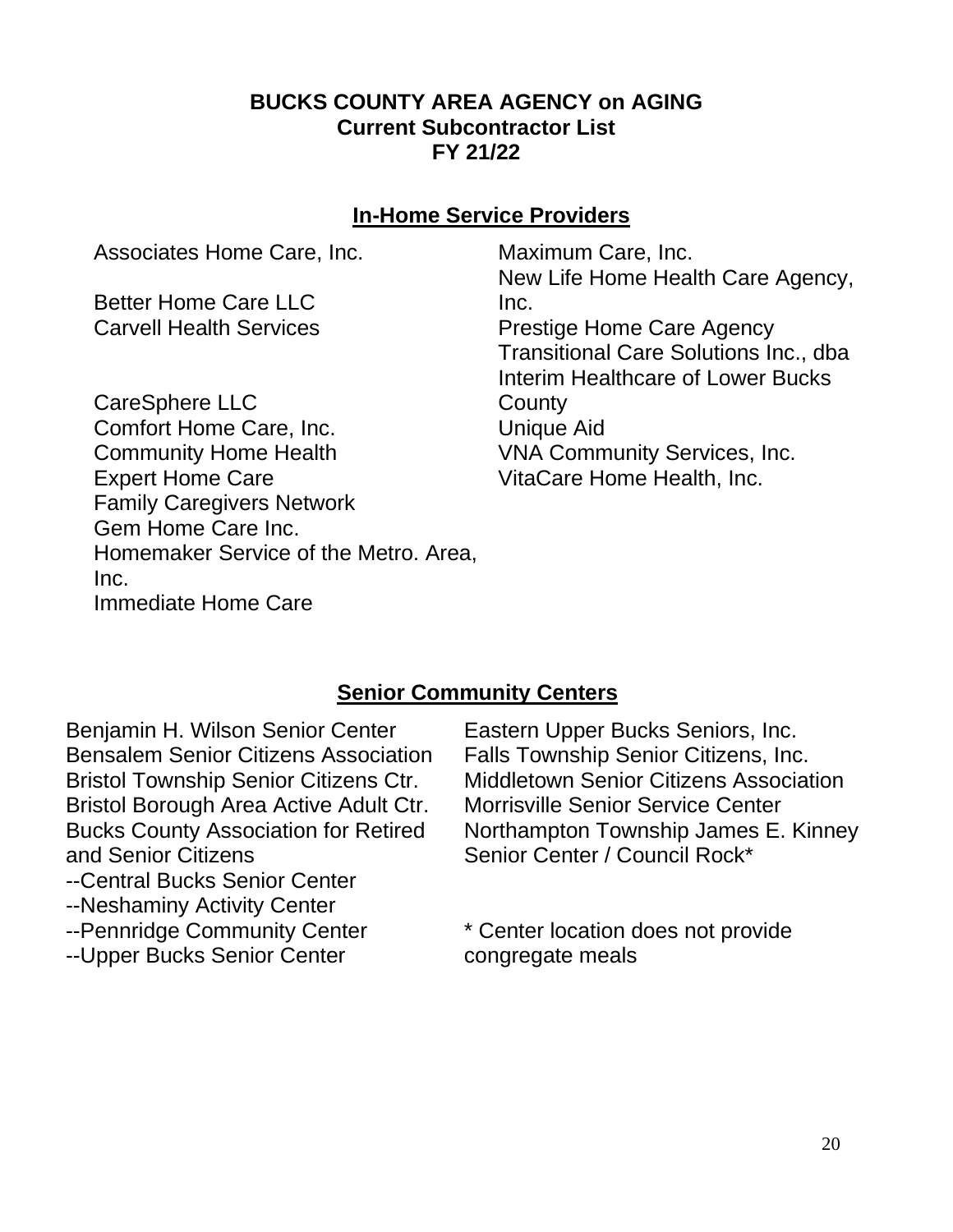## **BUCKS COUNTY AREA AGENCY on AGING Current Subcontractor List FY 21/22**

## **Home Delivered Meals / Food Vendors/Nutritional Supplements**

Bucks County Association for the Blind and Visually Impaired BTC Foods Inc. Delcrest Medical Services **Pur Foods, LLC dba Mom's Meals** Metz Culinary Management Inc. The Wood Co./ Sodexo Management Inc Nutrition Inc. Woodside Meals on Wheels Warminster Heights Home Ownership Association

## **Adult Day Services**

Dacha Adult Day Care Montgomery Adult Daily Living Center Shanti Gardens Adult Day Care New Hope Adult Day Care

Circle of Friends **Northeast Adult Day Care**, Inc. Senior Care Center of PA, Inc. d/b/a Active Day Inc.

# **Personal Emergency Response Providers**

| Automated Security Alert, Inc. d/b/a |                                     |
|--------------------------------------|-------------------------------------|
| <b>Staar Alert</b>                   | <b>MedScope America Corporation</b> |
| Best Buy Health Inc. d/b/a Critical  |                                     |
| <b>Signal Technologies</b>           | Valued Relationships, Inc.          |
| Lifeline Systems Co.                 |                                     |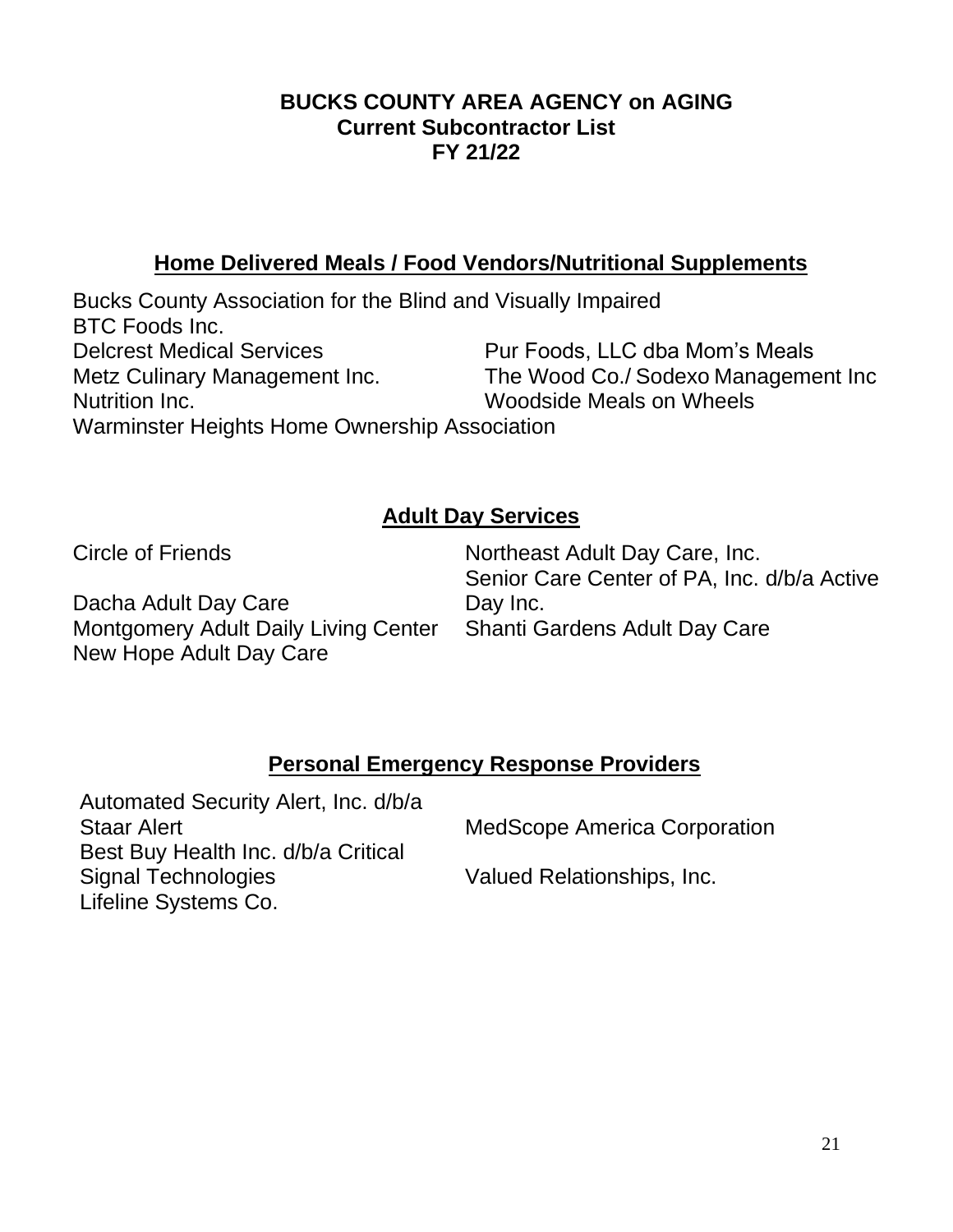## **BUCKS COUNTY AREA AGENCY on AGING Current Subcontractor List FY 21/22**

# **OTHER**

Bucks County Department of Health Nurse Consultants BCOET/ Career Link Employment Services Bucks County Transport, Inc. Transportation Catholic Social Services Counseling Family Service Association of Bucks County Case Management and Counseling Jane Fox-Laquer **Combudsman** Services Patsy Long **Democratization** Combudsman Services Daniel Haimowitz M.D. Physician Consultant Language Line Interpretation Services (phone) Language Services Associates **Interpretation Services (in person)** Legal Aid of Southeastern PA. 
Legal Services Lenape Valley Foundation SELF Program Linton's Managed Services Nutritionist/ Diet Counseling Bohdan Martynec M.D. Physician Consultant Constance Romer-Quirin, MS Psychologist Consultant Information Age Technologies State system support PSI Personnel, LLC. Temporary Office Staffing Dr. Kenneth R. Carroll, PhD Psychologist Consultant Law office of Karen M. Quinn Long Term Care Solicitor

Deirdre Blackburn Comcast Cable Communications Management, LLC

Delaware Valley University

Fairmount Ventures

## **Provider Services**

Bucks County Free Library **Aging information and reference materials** 

Regional Cooperative LLC Data and Federal/State exclusion support Baird Respiratory Therapy, Inc. Durable Medical Equipment and Supplies Delcrest Medical Services Durable Medical Equipment and Supplies Advanced Nurse Transport Service, Inc. Non-Medical Ambulance Transportation The Peace Center **Consultant Services- mediation resolution** Consultant Services- pilot Senior Technology Outreach Program Internet Essentials – discounted monthly internet subscription provider Center for Learning in Retirement (CLR) Program Consultant Services-Organizational Design